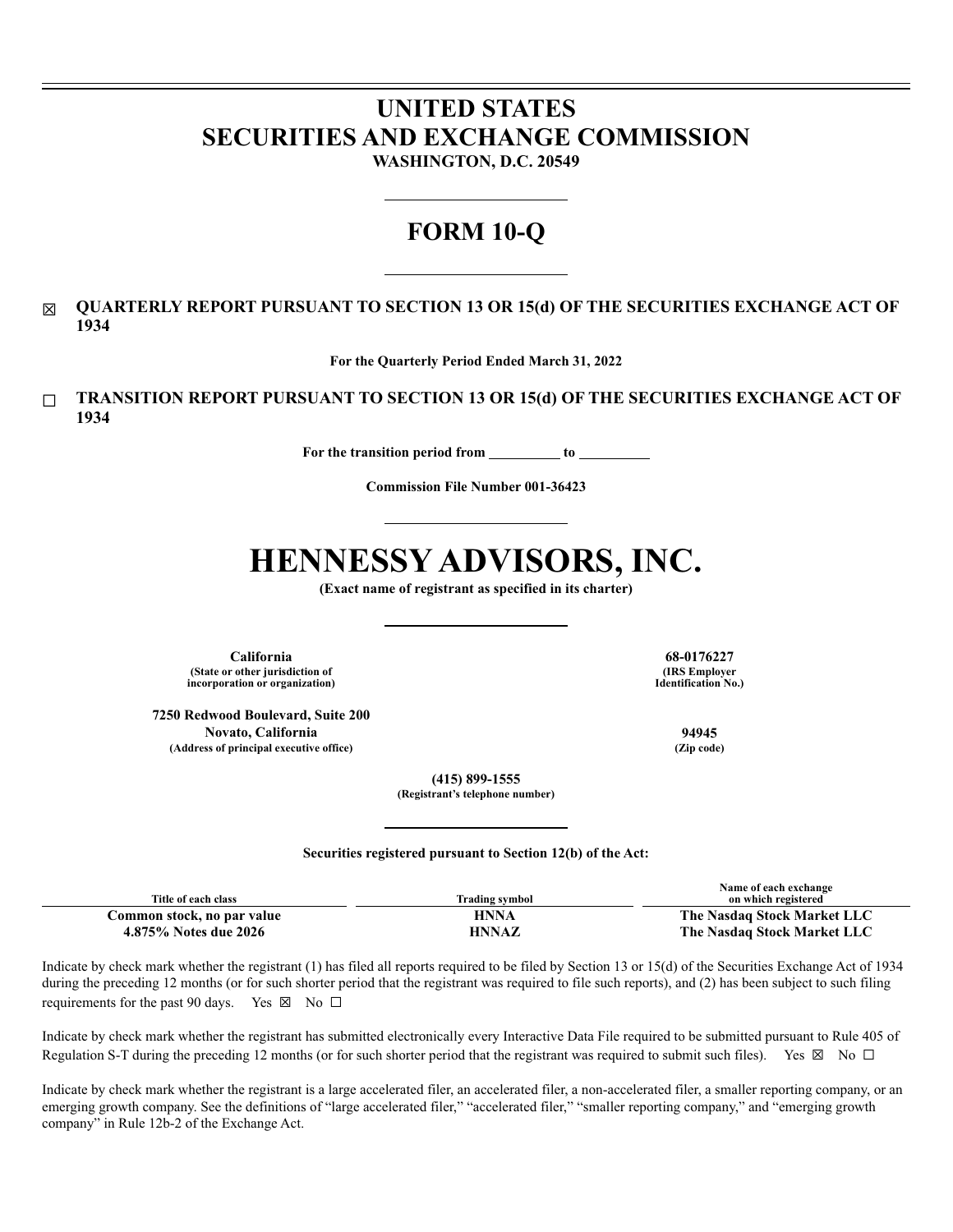| Large accelerated filer | $\Box$ | Accelerated filer         |             |
|-------------------------|--------|---------------------------|-------------|
| Non-accelerated filer   | ×      | Smaller reporting company | $\boxtimes$ |
|                         |        | Emerging growth company   | $\Box$      |

If an emerging growth company, indicate by check mark if the registrant has elected not to use the extended transition period for complying with any new or revised financial accounting standards provided pursuant to Section 13(a) of the Exchange Act  $\Box$ 

Indicate by check mark whether the registrant is a shell company (as defined in Rule 12b-2 of the Exchange Act). Yes  $\Box$  No  $\boxtimes$ 

As of May 9, 2022, there were 7,480,180 shares of common stock issued and outstanding.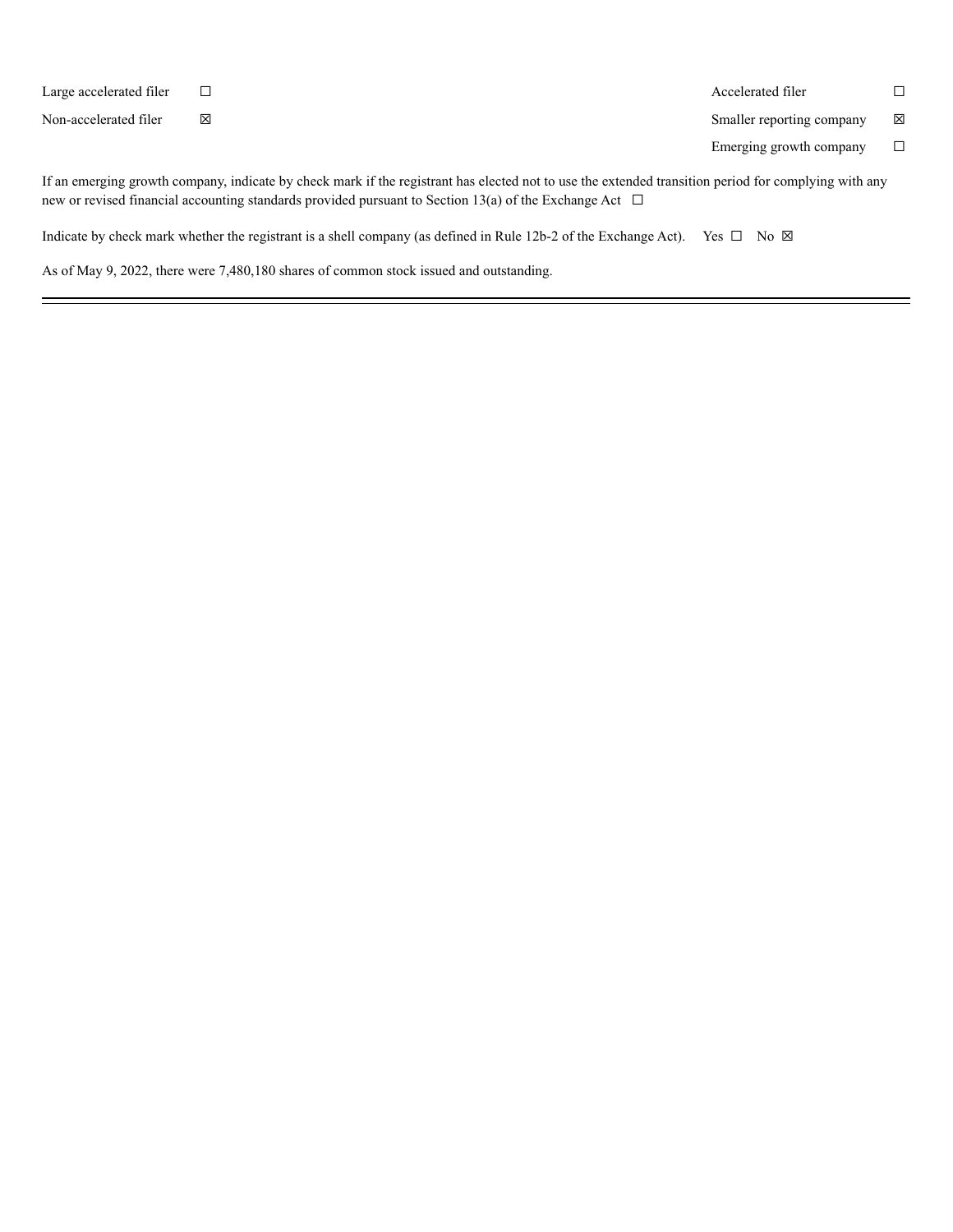# **HENNESSY ADVISORS, INC.**

# **TABLE OF CONTENTS**

| <b>PART I</b>  | <b>Financial Information</b>                                                                 |                |
|----------------|----------------------------------------------------------------------------------------------|----------------|
| Item 1         | <b>Unaudited Condensed Financial Statements</b>                                              |                |
|                | <b>Balance Sheets</b>                                                                        |                |
|                | <b>Statements of Income</b>                                                                  | $\overline{2}$ |
|                | <b>Statements of Changes in Stockholders' Equity</b>                                         | $\mathfrak{Z}$ |
|                | <b>Statements of Cash Flows</b>                                                              | 4              |
|                | <b>Notes to Unaudited Condensed Financial Statements</b>                                     | 5              |
| Item 2         | <u>Management's Discussion and Analysis of Financial Condition and Results of Operations</u> | 14             |
| Item 4         | <b>Controls and Procedures</b>                                                               | 24             |
| <b>PART II</b> | <b>Other Information</b>                                                                     |                |
| Item 1A        | <b>Risk Factors</b>                                                                          | 25             |
| Item 6         | <b>Exhibits</b>                                                                              | 25             |
|                | <b>Signatures</b>                                                                            | 26             |
|                | $\mathbf{1}$                                                                                 |                |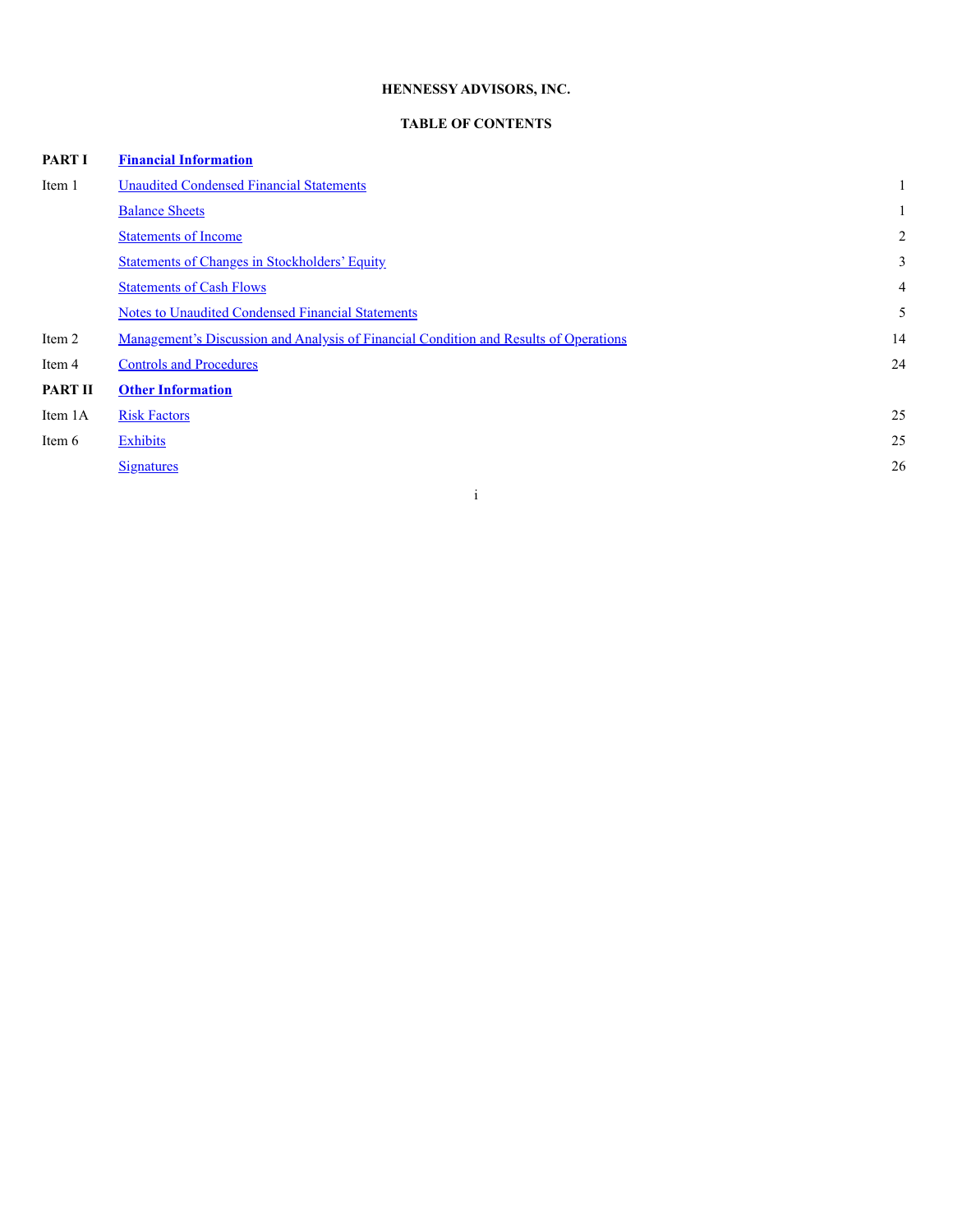# **PART I: FINANCIAL INFORMATION**

# **Item 1: Unaudited Condensed Financial Statements**

# **Balance Sheets (In thousands, except share and per share amounts)**

|                                                                                                         | March 31,<br>2022<br>(Unaudited) | September 30,<br>2021   |
|---------------------------------------------------------------------------------------------------------|----------------------------------|-------------------------|
| Assets                                                                                                  |                                  |                         |
| Current assets                                                                                          |                                  |                         |
| Cash and cash equivalents                                                                               | $\mathbb{S}$<br>55,835           | \$<br>15,836            |
| Investments in marketable securities, at fair value                                                     | 10                               | 10                      |
| Investment fee income receivable                                                                        | 2,603                            | 2,795                   |
| Prepaid expenses                                                                                        | 636                              | 788                     |
| Other accounts receivable                                                                               | 299                              | 277                     |
| Total current assets                                                                                    | 59,383                           | 19,706                  |
| Property and equipment, net of accumulated depreciation of \$1,953 and \$1,850, respectively            | 309                              | 311                     |
| Operating lease right-of-use asset                                                                      | 830                              | 1,010                   |
| Management contracts                                                                                    | 80,643                           | 80,643                  |
| Other assets                                                                                            | 152                              | 235                     |
| Total assets                                                                                            | \$141,317                        | $\mathbb{S}$<br>101,905 |
| Liabilities and Stockholders' Equity                                                                    |                                  |                         |
| Current liabilities                                                                                     |                                  |                         |
| Accrued liabilities and accounts payable                                                                | \$<br>2,473                      | \$<br>4,151             |
| Operating lease liability                                                                               | 363                              | 359                     |
| Income taxes payable                                                                                    | 425                              | 1,050                   |
| Total current liabilities                                                                               | 3,261                            | 5,560                   |
| Notes payable, net of issuance costs                                                                    | 38,728                           |                         |
| Long-term operating lease liability                                                                     | 463                              | 646                     |
| Net deferred income tax liability                                                                       | 13,471                           | 12,437                  |
| <b>Total liabilities</b>                                                                                | 55,923                           | 18.643                  |
| Commitments and contingencies (Note 9)                                                                  |                                  |                         |
| Stockholders' equity                                                                                    |                                  |                         |
| Common stock, no par value, 22,500,000 shares authorized; 7,480,064 shares issued and outstanding as of |                                  |                         |
| March 31, 2022, and 7,469,584 as of September 30, 2021                                                  | 20,642                           | 19,964                  |
| Retained earnings                                                                                       | 64,752                           | 63,298                  |
| Total stockholders' equity                                                                              | 85,394                           | 83,262                  |
| Total liabilities and stockholders' equity                                                              | \$141,317                        | $\mathbf{s}$<br>101,905 |

*See Notes to Unaudited Condensed Financial Statements*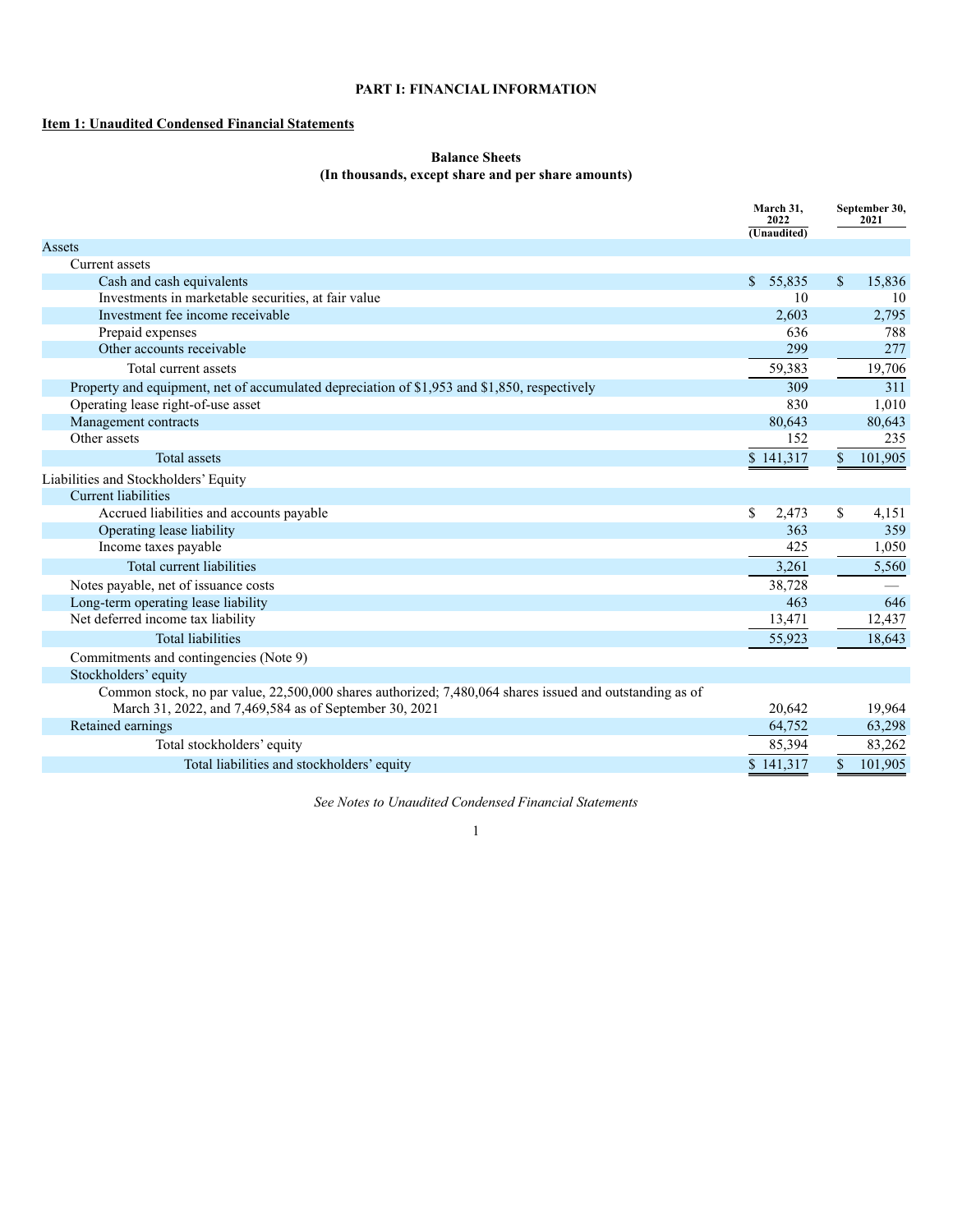# **Statements of Income (In thousands, except share and per share amounts) (Unaudited)**

|                                     |              | Three Months Ended March 31,<br>2022<br>2021 |               | Six Months Ended March 31,<br>2022 |              | 2021      |              |
|-------------------------------------|--------------|----------------------------------------------|---------------|------------------------------------|--------------|-----------|--------------|
| Revenue                             |              |                                              |               |                                    |              |           |              |
| Investment advisory fees            | \$           | 7,186                                        | \$            | 7,347                              | \$           | 15,124    | \$<br>14,555 |
| Shareholder service fees            |              | 559                                          |               | 587                                |              | 1,155     | 1,168        |
| Total revenue                       |              | 7,745                                        |               | 7,934                              |              | 16,279    | 15,723       |
| Operating expenses                  |              |                                              |               |                                    |              |           |              |
| Compensation and benefits           |              | 2,111                                        |               | 2,252                              |              | 4,373     | 4,356        |
| General and administrative          |              | 1,163                                        |               | 1,132                              |              | 2,563     | 2,440        |
| Mutual fund distribution            |              | 178                                          |               | 120                                |              | 333       | 241          |
| Sub-advisory fees                   |              | 1,570                                        |               | 1,804                              |              | 3,447     | 3,589        |
| Depreciation                        |              | 50                                           |               | 63                                 |              | 103       | 125          |
| Total operating expenses            |              | 5,072                                        |               | 5,371                              |              | 10,819    | 10,751       |
| Net operating income                |              | 2,673                                        |               | 2,563                              |              | 5,460     | 4,972        |
| Interest expense                    |              | 490                                          |               |                                    |              | 998       |              |
| Other income                        |              | (1)                                          |               |                                    |              | (3)       | (1)          |
| Income before income tax expense    |              | 2,184                                        |               | 2,563                              |              | 4,465     | 4,973        |
| Income tax expense                  |              | 582                                          |               | 677                                |              | 950       | 1,314        |
| Net income                          | \$           | 1,602                                        | $\mathbb{S}$  | 1,886                              | $\mathbb{S}$ | 3,515     | \$<br>3,659  |
| Earnings per share                  |              |                                              |               |                                    |              |           |              |
| <b>Basic</b>                        | $\mathbb{S}$ | 0.21                                         | <sup>\$</sup> | 0.26                               | $\mathbb{S}$ | 0.47      | \$<br>0.50   |
| Diluted                             | \$           | 0.21                                         | \$            | 0.26                               | \$           | 0.46      | 0.50         |
| Weighted average shares outstanding |              |                                              |               |                                    |              |           |              |
| Basic                               |              | 7,478,707                                    |               | 7,360,928                          |              | 7,475,660 | 7,359,389    |
| Diluted                             |              | 7,548,335                                    |               | 7,382,854                          |              | 7,535,154 | 7,372,708    |
| Cash dividends declared per share   | S            | 0.14                                         | \$            | 0.14                               |              | 0.28      | 0.28         |

*See Notes to Unaudited Condensed Financial Statements*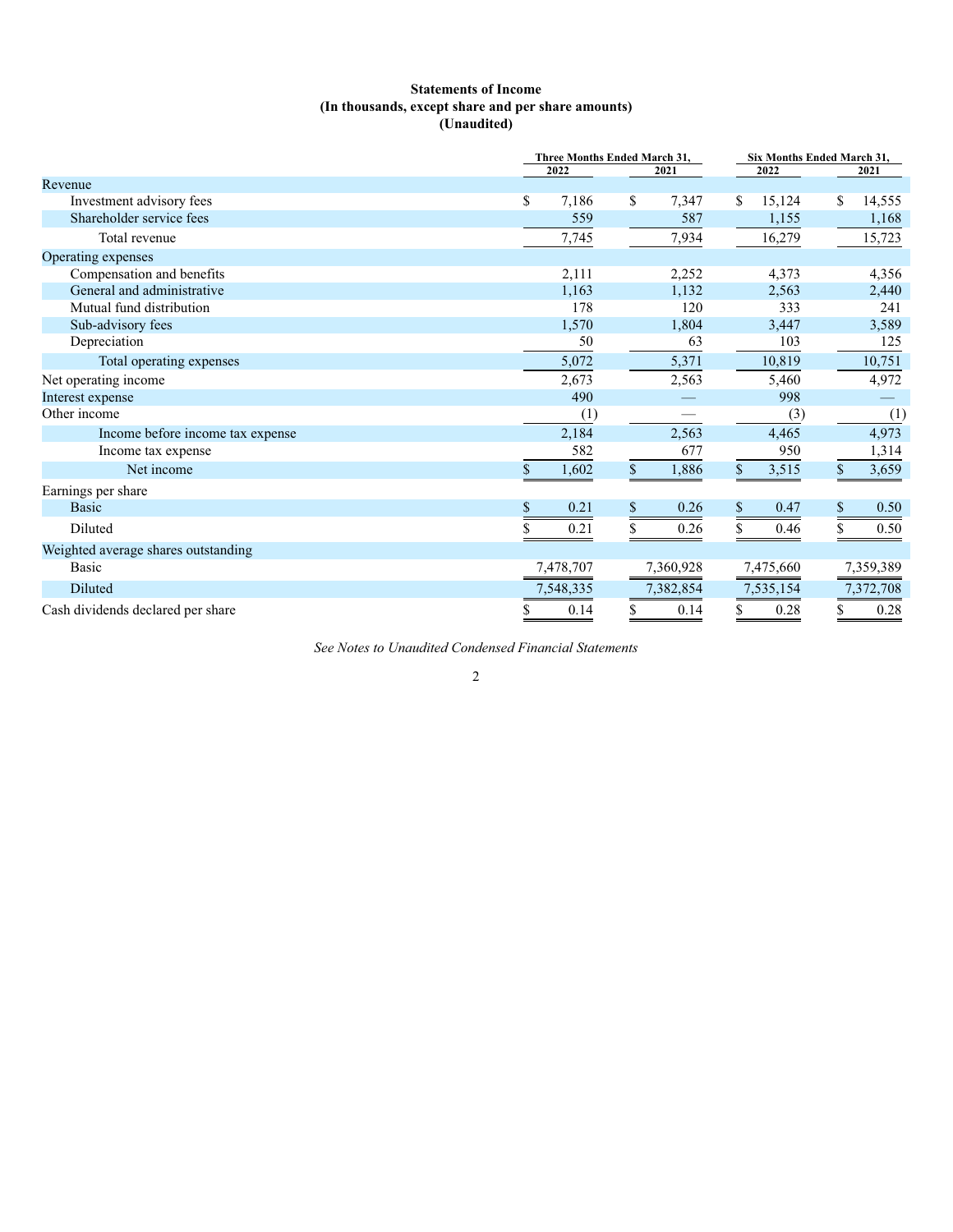#### **Statements of Changes in Stockholders' Equity (In thousands, except share data) (Unaudited)**

|                                                                                              | Six Months Ended March 31, 2022 |                |          |                        |
|----------------------------------------------------------------------------------------------|---------------------------------|----------------|----------|------------------------|
|                                                                                              | <b>Common Stock</b>             |                | Retained | Total<br>Stockholders' |
|                                                                                              | <b>Shares</b>                   | Amount         | Earnings | Equity                 |
| Balance at September 30, 2021                                                                | 7,469,584                       | \$19,964       | \$63,298 | $\mathbb{S}$<br>83,262 |
| Net income                                                                                   |                                 |                | 1,913    | 1,913                  |
| Dividends paid                                                                               |                                 |                | (1,027)  | (1,027)                |
| Employee restricted stock vested                                                             | 10,000                          |                |          |                        |
| Repurchase of vested employee restricted stock for tax withholding                           | (3,458)                         | (31)           | (6)      | (37)                   |
| Shares issued for auto-investments pursuant to the 2021 Dividend Reinvestment and Stock      |                                 |                |          |                        |
| Purchase Plan                                                                                | 193                             | $\overline{c}$ |          | 2                      |
| Shares issued for dividend reinvestment pursuant to the 2021 Dividend Reinvestment and Stock |                                 |                |          |                        |
| Purchase Plan                                                                                | 1,729                           | 19             |          | 19                     |
| Stock-based compensation                                                                     |                                 | 388            |          | 388                    |
| Employee restricted stock forfeiture                                                         |                                 | (3)            |          | (3)                    |
| Balance at December 31, 2021                                                                 | 7,478,048                       | \$20,339       | \$64,178 | 84,517<br>S.           |
| Net income                                                                                   |                                 |                | 1,602    | 1,602                  |
| Dividends paid                                                                               |                                 |                | (1,028)  | (1,028)                |
| Shares issued for auto-investments pursuant to the 2021 Dividend Reinvestment and Stock      |                                 |                |          |                        |
| Purchase Plan                                                                                | 64                              |                |          |                        |
| Shares issued for dividend reinvestment pursuant to the 2021 Dividend Reinvestment and Stock |                                 |                |          |                        |
| Purchase Plan                                                                                | 1,952                           | 19             |          | 19                     |
| Stock-based compensation                                                                     |                                 | 295            |          | 295                    |
| Employee restricted stock forfeiture                                                         |                                 | (12)           |          | (12)                   |
| Balance at March 31, 2022                                                                    | 7,480,064                       | \$20,642       | \$64,752 | 85,394<br>\$           |

|                                                                                                                      | Six Months Ended March 31, 2021 |          |                 |                               |         |
|----------------------------------------------------------------------------------------------------------------------|---------------------------------|----------|-----------------|-------------------------------|---------|
|                                                                                                                      | <b>Common Stock</b>             |          | Retained        | <b>Total</b><br>Stockholders' |         |
|                                                                                                                      | <b>Shares</b>                   | Amount   | <b>Earnings</b> | Equity                        |         |
| Balance at September 30, 2020                                                                                        | 7,356,822                       | \$18,705 | \$59,473        | $\mathbb{S}$                  | 78,178  |
| Net income                                                                                                           |                                 |          | 1,773           |                               | 1,773   |
| Dividends declared                                                                                                   |                                 |          | (1,011)         |                               | (1,011) |
| Shares issued for auto-investments pursuant to the 2018 Dividend Reinvestment and Stock<br>Purchase Plan             | 652                             | 6        |                 |                               | 6       |
| Shares issued for dividend reinvestment pursuant to the 2018 Dividend Reinvestment and                               |                                 |          |                 |                               |         |
| <b>Stock Purchase Plan</b>                                                                                           | 2,165                           | 19       |                 |                               | 19      |
| Stock-based compensation                                                                                             |                                 | 352      |                 |                               | 352     |
| Balance at December 31, 2020                                                                                         | 7,359,639                       | \$19,082 | \$60,235        | \$                            | 79,317  |
| Net income                                                                                                           |                                 |          | 1,886           |                               | 1,886   |
| Dividends declared                                                                                                   |                                 |          | (1,012)         |                               | (1,012) |
| Shares issued for auto-investments pursuant to the 2018 Dividend Reinvestment and Stock<br>Purchase Plan             | 306                             | 3        |                 |                               | 3       |
| Shares issued for auto-investments pursuant to the 2021 Dividend Reinvestment and Stock<br>Purchase Plan             | 838                             | 7        |                 |                               | $\tau$  |
| Shares issued for dividend reinvestment pursuant to the 2021 Dividend Reinvestment and<br><b>Stock Purchase Plan</b> | 2,298                           | 19       |                 |                               | 19      |
| Stock-based compensation                                                                                             |                                 | 351      |                 |                               | 351     |
| Balance at March 31, 2021                                                                                            | 7,363,081                       | \$19,462 | \$61,109        | \$                            | 80,571  |

*See Notes to Unaudited Condensed Financial Statements*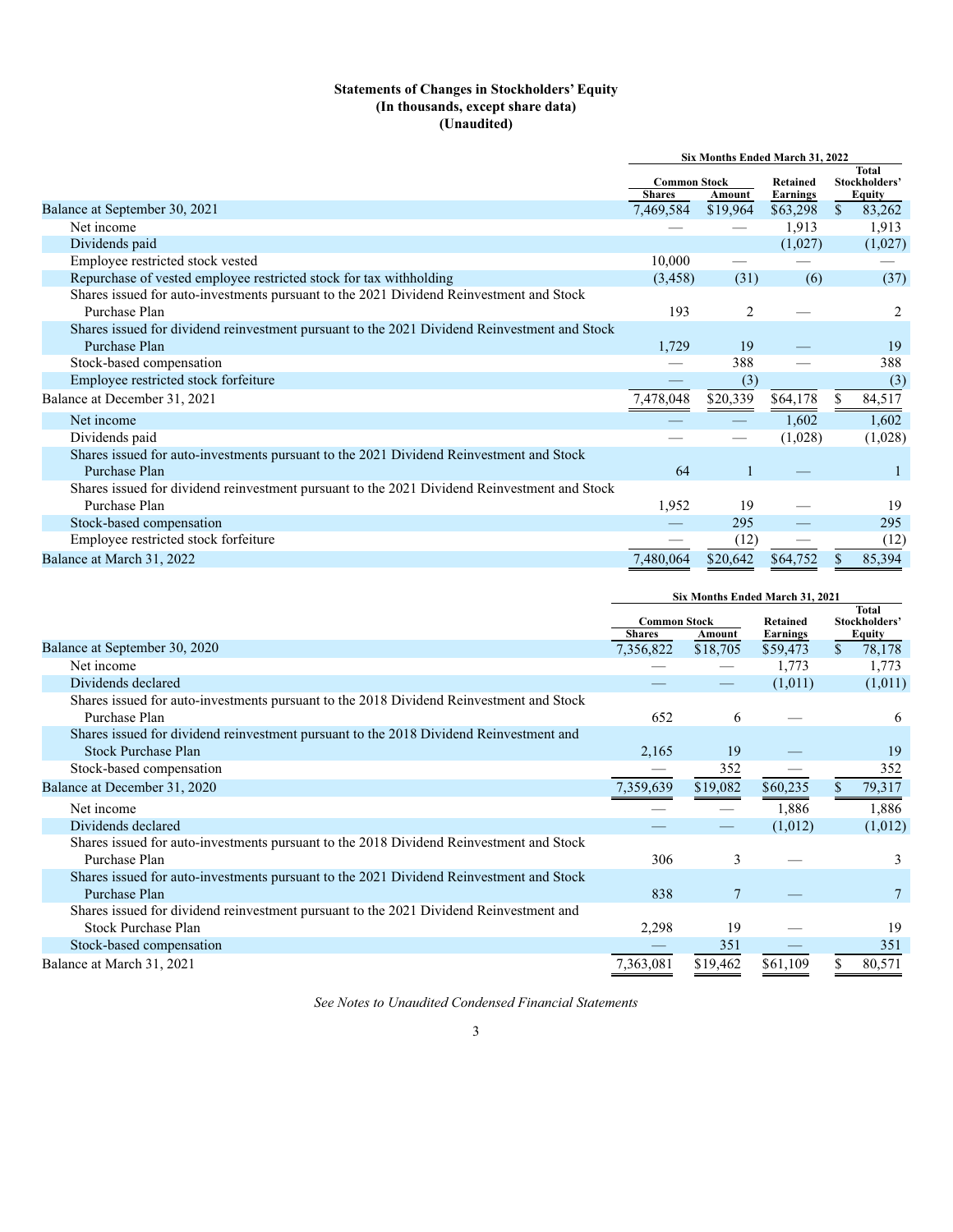# **Statements of Cash Flows (In thousands) (Unaudited)**

|                                                                                                  | Six Months Ended March 31, |                          |              |                |
|--------------------------------------------------------------------------------------------------|----------------------------|--------------------------|--------------|----------------|
| Cash flows from operating activities                                                             |                            | 2022                     |              | 2021           |
| Net income                                                                                       | \$                         | 3,515                    | \$           | 3,659          |
| Adjustments to reconcile net income to net cash provided by operating activities                 |                            |                          |              |                |
| Depreciation                                                                                     |                            | 103                      |              | 125            |
| Unrealized gain on marketable securities                                                         |                            | $\overline{\phantom{0}}$ |              | (1)            |
| Change in right-of-use asset and operating lease liability                                       |                            | $\overline{1}$           |              | (35)           |
| Amortization of note issuance costs                                                              |                            | 120                      |              | ÷.             |
| Deferred income taxes                                                                            |                            | 1,034                    |              | 627            |
| Deferred offering costs                                                                          |                            |                          |              | (7)            |
| Employee restricted stock forfeiture                                                             |                            | (15)                     |              |                |
| Stock-based compensation                                                                         |                            | 683                      |              | 703            |
| Change in operating assets and liabilities                                                       |                            |                          |              |                |
| Investment fee income receivable                                                                 |                            | 192                      |              | (369)          |
| Prepaid expenses                                                                                 |                            | 152                      |              | 103            |
| Other accounts receivable                                                                        |                            | (22)                     |              | 92             |
| Other assets                                                                                     |                            | 83                       |              | (1)            |
| Accrued liabilities and accounts payable                                                         |                            | (1,678)                  |              | (1,171)        |
| Income taxes payable                                                                             |                            | (625)                    |              | (102)          |
| Net cash provided by operating activities                                                        |                            | 3,543                    |              | 3,623          |
| Cash flows from investing activities                                                             |                            |                          |              |                |
| Purchases of property and equipment                                                              |                            | (100)                    |              | (133)          |
| Net cash used in investing activities                                                            |                            | (100)                    |              | (133)          |
| Cash flows from financing activities                                                             |                            |                          |              |                |
| Proceeds from issuance of notes, net of underwriting discount                                    |                            | 39,042                   |              |                |
| Payment of issuance costs on notes                                                               |                            | (435)                    |              |                |
| Repurchase of vested employee restricted stock for tax withholding                               |                            | (37)                     |              |                |
| Proceeds from shares issued pursuant to the 2018 Dividend Reinvestment and Stock Repurchase Plan |                            |                          |              | $\overline{9}$ |
| Proceeds from shares issued pursuant to the 2021 Dividend Reinvestment and Stock Repurchase Plan |                            | 3                        |              | $\tau$         |
| Dividend payments                                                                                |                            | (2,017)                  |              | (1,985)        |
| Net cash provided by (used in) financing activities                                              |                            | 36,556                   |              | (1,969)        |
| Net increase in cash and cash equivalents                                                        |                            | 39,999                   |              | 1,521          |
| Cash and cash equivalents at the beginning of the period                                         |                            | 15,836                   |              | 9,955          |
| Cash and cash equivalents at the end of the period                                               | $\mathbb{S}$               | 55,835                   | $\mathbb{S}$ | 11,476         |
| Supplemental disclosures of cash flow information                                                |                            |                          |              |                |
| Cash paid for income taxes                                                                       | \$                         | 541                      | \$           | 790            |
| Cash paid for interest                                                                           | \$                         | 878                      | \$           |                |
| Dividend reinvestment issued in shares                                                           | \$                         | 38                       | $\mathbf S$  | 38             |

*See Notes to Unaudited Condensed Financial Statements*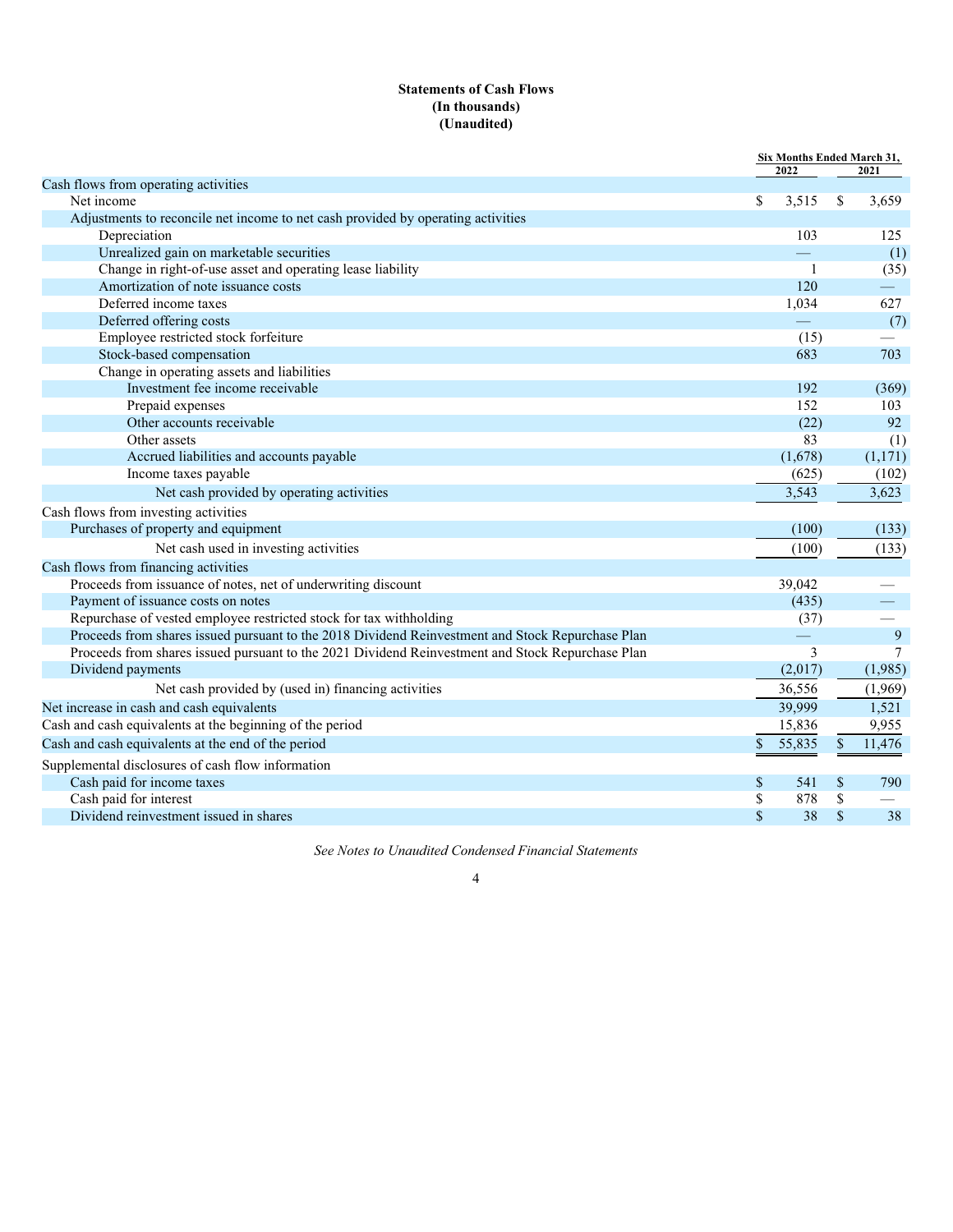#### **HENNESSY ADVISORS, INC.**

#### **NOTES TO UNAUDITED CONDENSED FINANCIAL STATEMENTS**

#### **(1) Basis of Financial Statement Presentation**

The accompanying condensed balance sheet as of September 30, 2021, which has been derived from audited financial statements, and the unaudited interim condensed financial statements as of and for the three and six months ended March 31, 2022, have been prepared pursuant to the rules and regulations of the Securities and Exchange Commission and include the accounts of Hennessy Advisors, Inc. (the "Company," "we," "us," or "our"). Certain information and footnote disclosures in these unaudited interim condensed financial statements, normally included in financial statements prepared in accordance with accounting principles generally accepted in the United States, have been condensed or omitted pursuant to rules and regulations of the Securities and Exchange Commission for Quarterly Reports on Form 10-Q. In the opinion of management, the unaudited interim condensed financial statements reflect all adjustments necessary for a fair statement of the Company's financial position at March 31, 2022, the Company's operating results for the three and six months ended March 31, 2022 and 2021, and the Company's cash flows for the three and six months ended March 31, 2022 and 2021. These unaudited interim condensed financial statements and notes should be read in conjunction with the Company's audited financial statements and notes thereto for fiscal year 2021, which are included in the Company's Annual Report on Form 10-K for the fiscal year ended September 30, 2021.

The preparation of financial statements requires management to make estimates and assumptions. Making estimates requires management to exercise significant judgment. Accordingly, the actual results could differ substantially from those estimates.

The Company's operating activities consist primarily of providing investment advisory services to 16 open-end mutual funds branded as the Hennessy Funds. The Company serves as the investment advisor to all classes of the Hennessy Cornerstone Growth Fund, the Hennessy Focus Fund, the Hennessy Cornerstone Mid Cap 30 Fund, the Hennessy Cornerstone Large Growth Fund, the Hennessy Cornerstone Value Fund, the Hennessy Total Return Fund, the Hennessy Equity and Income Fund, the Hennessy Balanced Fund, the Hennessy Energy Transition Fund, the Hennessy Midstream Fund, the Hennessy Gas Utility Fund, the Hennessy Japan Fund, the Hennessy Japan Small Cap Fund, the Hennessy Large Cap Financial Fund, the Hennessy Small Cap Financial Fund, and the Hennessy Technology Fund. The Company also provides shareholder services to investors in the Hennessy Funds.

The Company's operating revenues consist of contractual investment advisory and shareholder service fees paid to it by the Hennessy Funds. The Company earns investment advisory fees from each Hennessy Fund by, among other things:

• acting as portfolio manager for the fund or overseeing the sub-advisor acting as portfolio manager for the fund, which includes managing the composition of the fund's portfolio (including the purchase, retention, and disposition of portfolio securities in accordance with the fund's investment objectives, policies, and restrictions), seeking best execution for the fund's portfolio, managing the use of soft dollars for the fund, and managing proxy voting for the fund;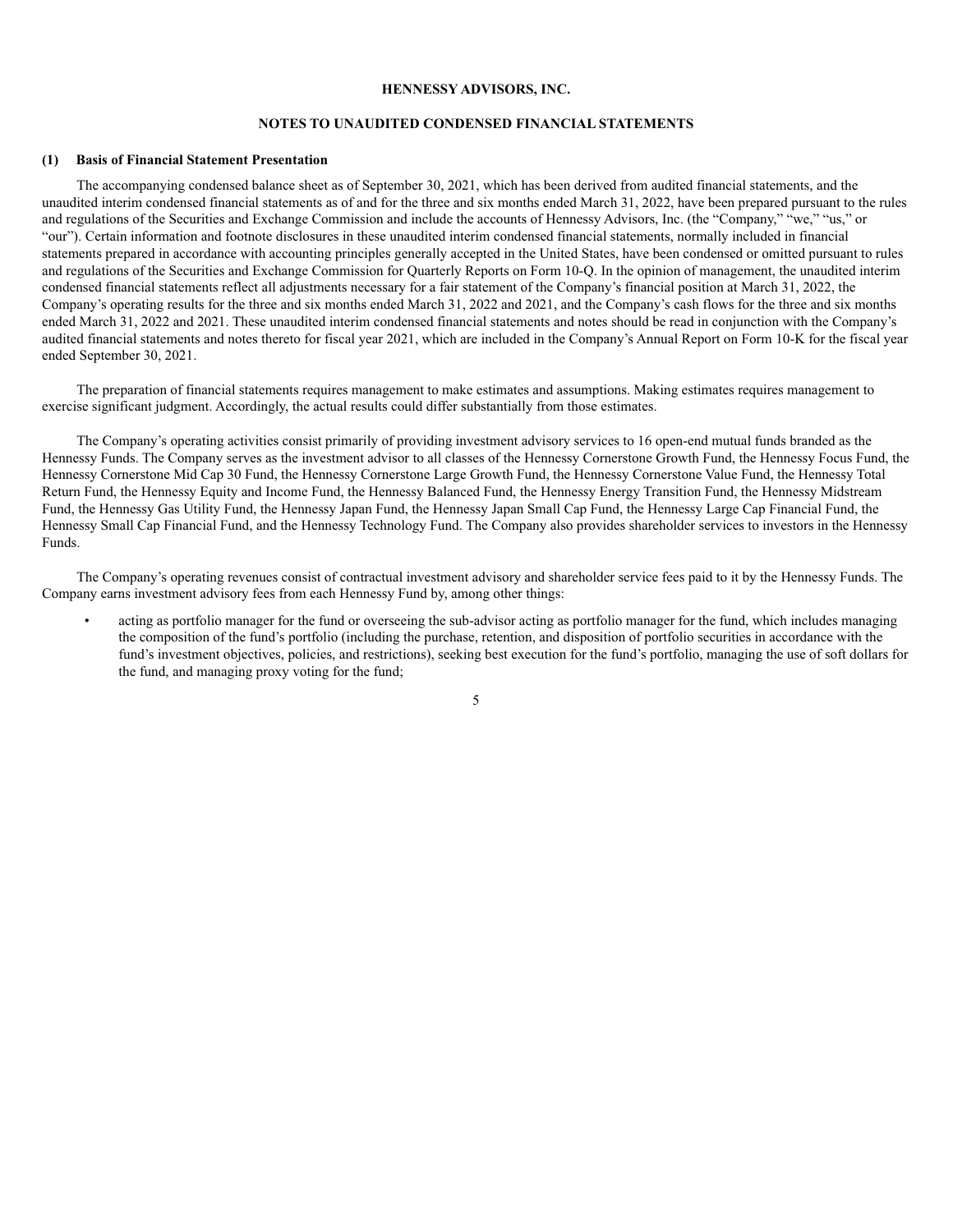- performing a daily reconciliation of portfolio positions and cash for the fund;
- monitoring the liquidity of the fund;
- monitoring the fund's compliance with its investment objectives and restrictions and federal securities laws;
- maintaining a compliance program (including a code of ethics), conducting ongoing reviews of the compliance programs of the fund's service providers (including any sub-advisor), including their codes of ethics, as appropriate, conducting onsite visits to the fund's service providers (including any sub-advisor) as feasible, monitoring incidents of abusive trading practices, reviewing fund expense accruals, payments, and fixed expense ratios, evaluating insurance providers for fidelity bond, directors and officers and errors and omissions insurance, and cybersecurity insurance coverage, managing regulatory examination compliance and responses, conducting employee compliance training, reviewing reports provided by service providers, and maintaining books and records;
- if applicable, overseeing the selection and continued employment of the fund's sub-advisor, reviewing the fund's investment performance, and monitoring the sub-advisor's adherence to the fund's investment objectives, policies, and restrictions;
- overseeing service providers that provide accounting, administration, distribution, transfer agency, custodial, sales, marketing, public relations, audit, information technology, and legal services to the fund;
- maintaining in-house marketing and distribution departments on behalf of the fund;
- preparing or directing the preparation of all regulatory filings for the fund, including writing and annually updating the fund's prospectus and related documents;
- for each annual report of the fund, preparing or reviewing a written summary of the fund's performance during the most recent 12-month period;
- monitoring and overseeing the accessibility of the fund on third-party platforms;
- paying the incentive compensation of the fund's compliance officers and employing other staff such as legal, marketing, national accounts, distribution, sales, administrative, and trading oversight personnel, as well as management executives;
- providing a quarterly compliance certification to the Board of Trustees of Hennessy Funds Trust (the "Funds' Board of Trustees"); and
- preparing or reviewing materials for the Funds' Board of Trustees, presenting to or leading discussions with the Funds' Board of Trustees, preparing or reviewing all meeting minutes, and arranging for training and education of the Funds' Board of Trustees.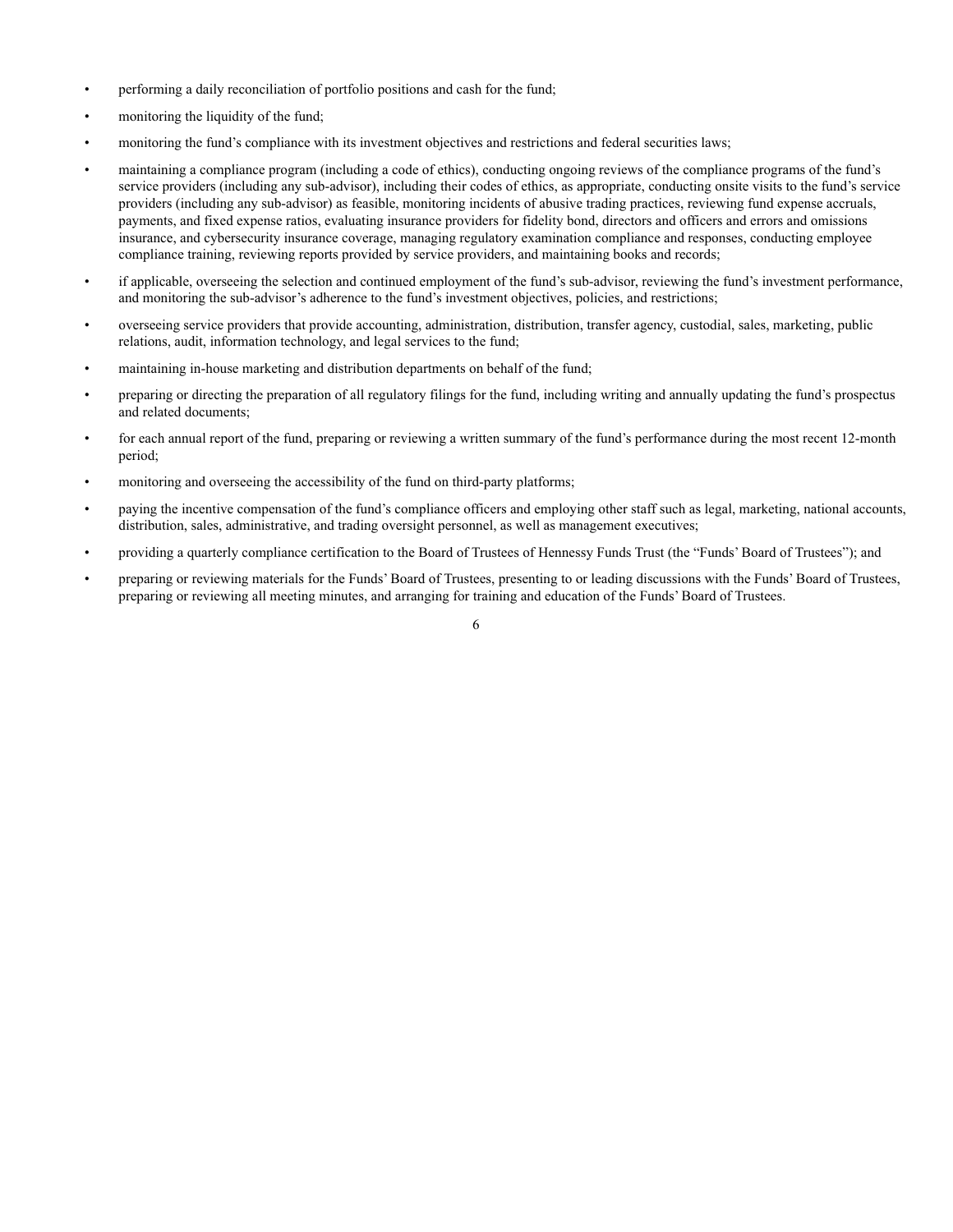The Company earns shareholder service fees from Investor Class shares of the Hennessy Funds by, among other things, maintaining a toll-free number that the current investors in the Hennessy Funds may call to ask questions about their accounts or the funds or to get help with processing exchange and redemption requests or changing account options. These fee revenues are earned and calculated daily by the Hennessy Funds' accountants at U.S. Bank Global Fund Services and are subsequently reviewed by management. The fees are computed and billed monthly, at which time they are recognized in accordance with Accounting Standards Codification 606 — Revenue from Contracts with Customers.

The Company waived a portion of its fees with respect to the Hennessy Energy Transition Fund through the expiration of the fund's expense limitation agreement on October 25, 2020. The Company continues to waive a portion of its fees with respect to the Hennessy Midstream Fund and the Hennessy Technology Fund to comply with contractual expense ratio limitations. The fee waivers are calculated daily by the Hennessy Funds' accountants at U.S. Bank Global Fund Services, reviewed by management, and then charged to expense monthly as offsets to the Company's revenues. Each waived fee is then deducted from investment advisory fee income and reduces the aggregate amount of advisory fees the Company receives from such fund in the subsequent month. To date, the Company has only waived fees based on contractual obligations, but the Company has the ability to waive fees at its discretion. Any decision to waive fees would apply only on a going-forward basis.

The Company's contractual agreements for investment advisory and shareholder services prove that a contract exists with fixed and determinable fees, and the services are rendered daily. The collectability is deemed probable because the fees are received from the Hennessy Funds in the month subsequent to the month in which the services are provided.

#### **(2) Management Contracts Purchased**

Throughout its history, the Company has completed 10 purchases of the assets related to the management of 30 different mutual funds, some of which were reorganized into already existing Hennessy Funds. In accordance with Financial Accounting Standards Board ("FASB") guidance, the Company periodically reviews the carrying value of its management contracts asset to determine if any impairment has occurred. The fair value of the management contracts asset was estimated as of September 30, 2021, by applying the income approach and is based on management estimates and assumptions, including third-party valuations that utilize appropriate valuation techniques. It was determined there was no impairment as of such date. As of March 31, 2022, management performed a qualitative analysis and determined it was more likely than not that there continued to be no impairment.

Under Accounting Standards Codification 350 — Intangibles – Goodwill and Other, intangible assets that have indefinite useful lives are not amortized but are tested at least annually for impairment. The Company reviews the useful life of the management contracts each reporting period to determine if they continue to have an indefinite useful life.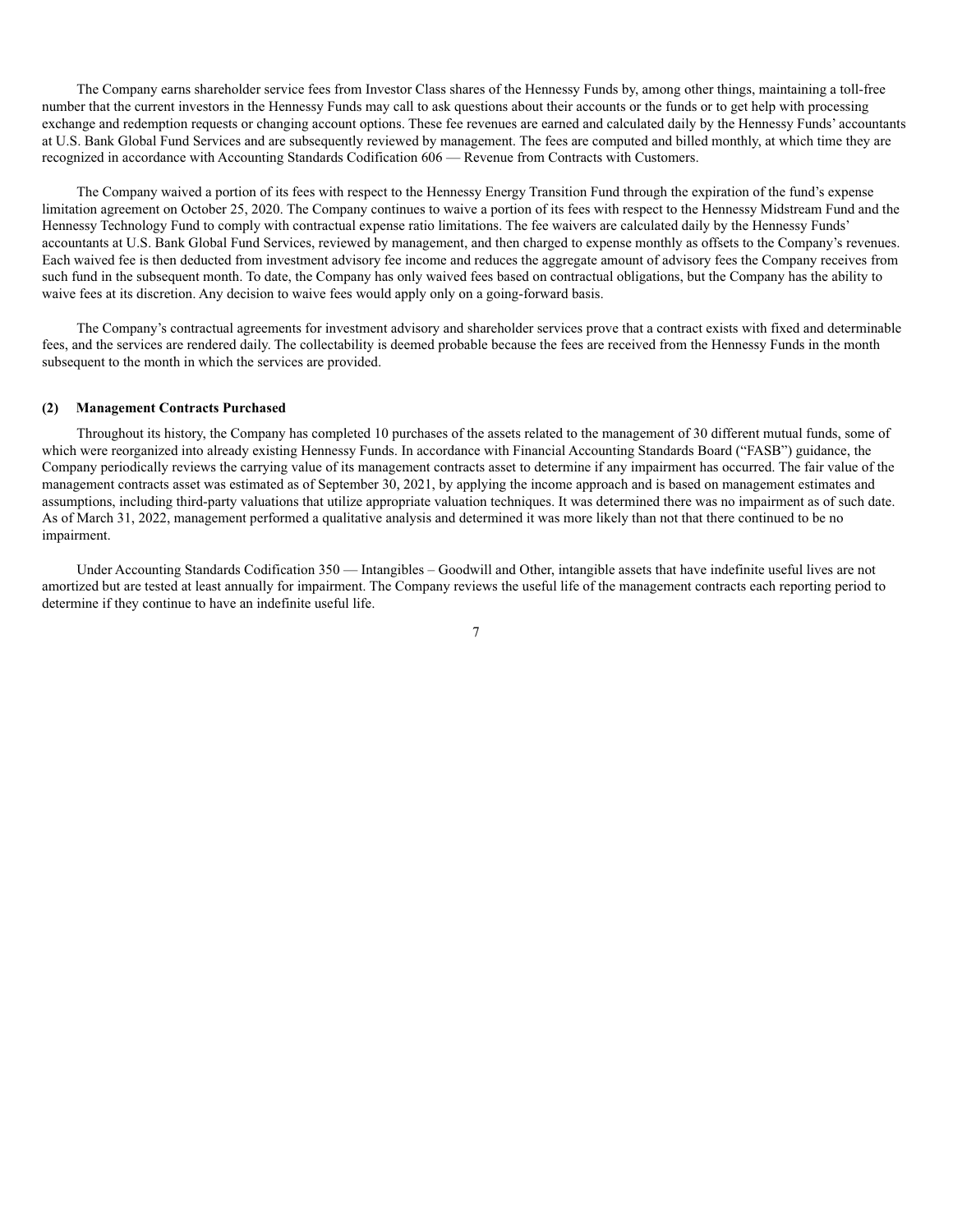#### **(3) Investment Advisory Agreements**

The Company has investment advisory agreements with Hennessy Funds Trust under which it provides investment advisory services to all classes of the 16 Hennessy Funds.

The investment advisory agreements must be renewed annually (except in limited circumstances) by (a) the Funds' Board of Trustees or the vote of a majority of the outstanding shares of the applicable Hennessy Fund and (b) the vote of a majority of the trustees of Hennessy Funds Trust who are not interested persons of the Hennessy Funds. If an investment advisory agreement is not renewed, it terminates automatically. There are two additional circumstances in which an investment advisory agreement terminates. First, an investment advisory agreement automatically terminates if the Company assigns them to another advisor (assignment includes "indirect assignment," which is the transfer of the Company's common stock in sufficient quantities deemed to constitute a controlling block). Second, an investment advisory agreement may be terminated prior to its expiration upon 60 days' written notice by either the applicable Hennessy Fund or the Company.

As provided in each investment advisory agreement, the Company receives investment advisory fees monthly based on a percentage of the applicable fund's average daily net asset value.

The Company has entered into sub-advisory agreements for the Hennessy Focus Fund, the Hennessy Equity and Income Fund, the Hennessy Japan Fund, and the Hennessy Japan Small Cap Fund. Prior to January 31, 2022, the Company also had a sub-advisory agreement for the Hennessy Energy Transition Fund and the Hennessy Midstream Fund. Under each of these sub-advisory agreements, the sub-advisor is responsible for the investment and reinvestments of the assets of the applicable Hennessy Fund in accordance with the terms of such agreement and the applicable Hennessy Fund's Prospectus and Statement of Additional Information. The sub-advisors are subject to the direction, supervision, and control of the Company and the Funds' Board of Trustees. The sub-advisory agreements must be renewed annually (except in limited circumstances) in the same manner as, and are subject to the same termination provisions as, the investment advisory agreements.

In exchange for the sub-advisory services, the Company (not the Hennessy Funds) pays sub-advisory fees to the sub-advisors out of its own assets. Sub-advisory fees are calculated as a percentage of the applicable sub-advised fund's average daily net asset value.

Effective January 31, 2022, the Company and BP Capital Fund Services, LLC mutually agreed to terminate the sub-advisory agreement for the Hennessy Energy Transition Fund and the Hennessy Midstream Fund. Those funds are now managed internally by the Company.

#### **(4) Fair Value Measurements**

The Company applies Accounting Standards Codification 820 — Fair Value Measurement for all financial assets and liabilities, which establishes a framework for measuring fair value and expands disclosures about fair value measurements. The standard defines fair value as "the price that would be received to sell an asset or paid to transfer a liability in an orderly transaction between market participants at the measurement date." It also establishes a fair value hierarchy consisting of the following three levels that prioritize the inputs to the valuation techniques used to measure fair value: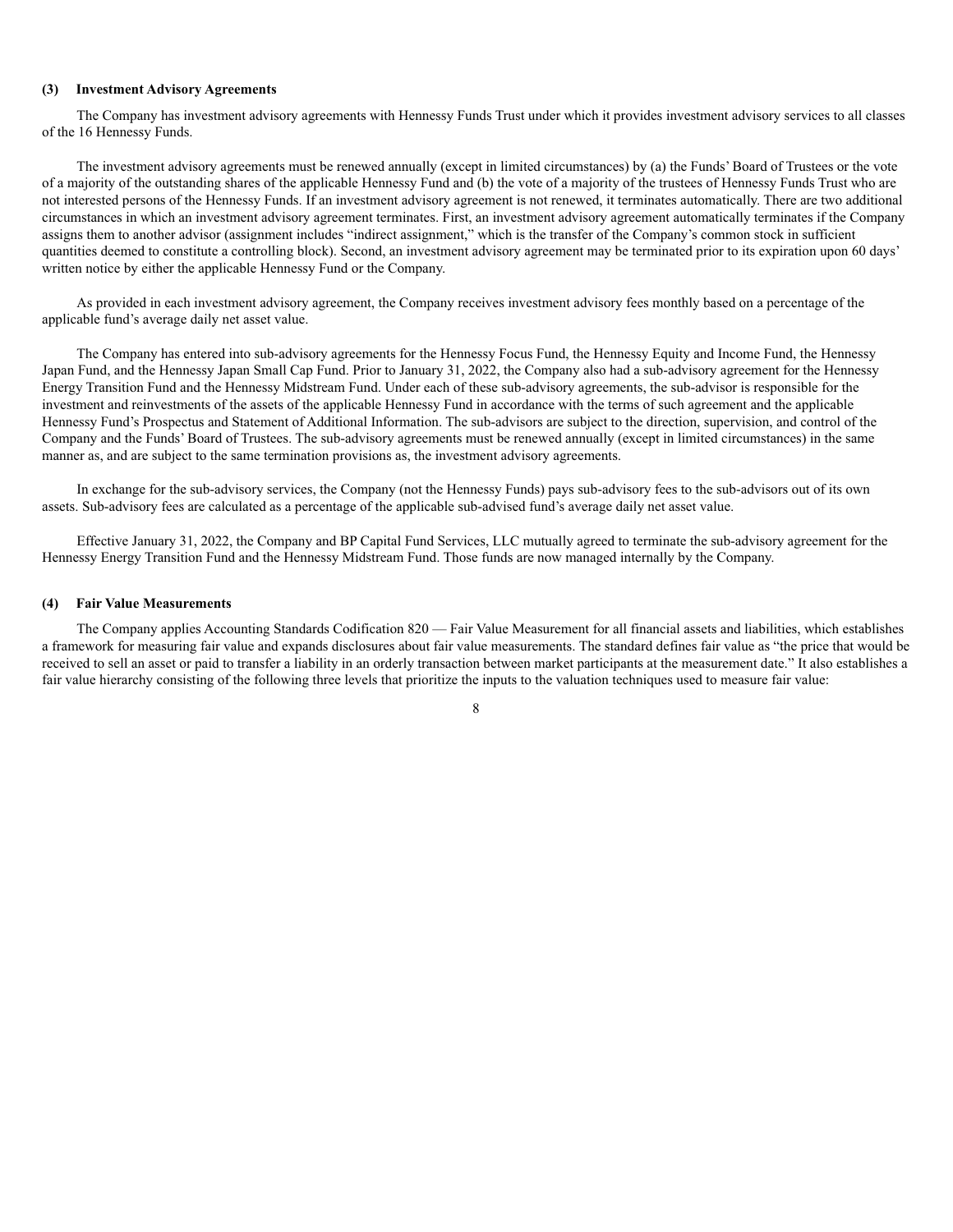- Level 1 Unadjusted, quoted prices in active markets for identical assets or liabilities that an entity has the ability to access at the measurement date;
- Level 2 Other significant observable inputs (including, but not limited to, quoted prices in active markets for similar assets or liabilities, quoted prices in markets that are not active for identical or similar assets or liabilities, and model-derived valuations in which all significant inputs and significant value drivers are observable in active markets); and
- Level 3 Significant unobservable inputs (including the entity's own assumptions about what market participants would use to price the asset or liability based on the best available information) when observable inputs are not available.

Based on the definitions, the following tables represent the Company's assets categorized in the Level 1 to Level 3 hierarchies:

|                                      |          | March 31, 2022 |                    |          |  |
|--------------------------------------|----------|----------------|--------------------|----------|--|
|                                      | Level 1  | Level 2        | Level 3            | Total    |  |
|                                      |          |                | (In thousands)     |          |  |
| Money market fund deposits           | \$52,100 | $\mathbf{s}$ — | $\mathsf{s}$ —     | \$52,100 |  |
| Mutual fund investments              | 10       |                |                    | 10       |  |
| Total                                | \$52,110 | $\mathsf{s}$ — |                    | \$52,110 |  |
| Amounts included in:                 |          |                |                    |          |  |
| Cash and cash equivalents            | \$52,100 | $\mathsf{s}$ — |                    | \$52,100 |  |
| Investments in marketable securities | 10       |                |                    | 10       |  |
| Total                                | \$52,110 |                |                    | \$52,110 |  |
|                                      |          |                |                    |          |  |
|                                      |          |                |                    |          |  |
|                                      |          |                | September 30, 2021 |          |  |
|                                      | Level 1  | Level 2        | Level 3            | Total    |  |
|                                      |          |                | (In thousands)     |          |  |
| Money market fund deposits           | \$11,554 | $\mathbf{s} =$ | $\mathsf{s}$ —     | \$11,554 |  |
| Mutual fund investments              | 10       |                |                    | 10       |  |
| Total                                | \$11,564 |                |                    | \$11,564 |  |
| Amounts included in:                 |          |                |                    |          |  |
| Cash and cash equivalents            | \$11,554 | $\mathbf{s} =$ | $\mathsf{s}$ —     | \$11,554 |  |
| Investments in marketable securities | 10       |                |                    | 10       |  |
| Total                                | \$11,564 |                |                    | \$11,564 |  |
|                                      |          |                |                    |          |  |

There were no transfers between levels during the six months ended March 31, 2022, or the year ended September 30, 2021.

The fair values of receivables, payables, and accrued liabilities approximate their book values given the short-term nature of those instruments.

The fair value of the 2026 Notes (see Note 7) was approximately \$40.6 million as of March 31, 2022, based on the last trading price of the notes on that date (Level 1).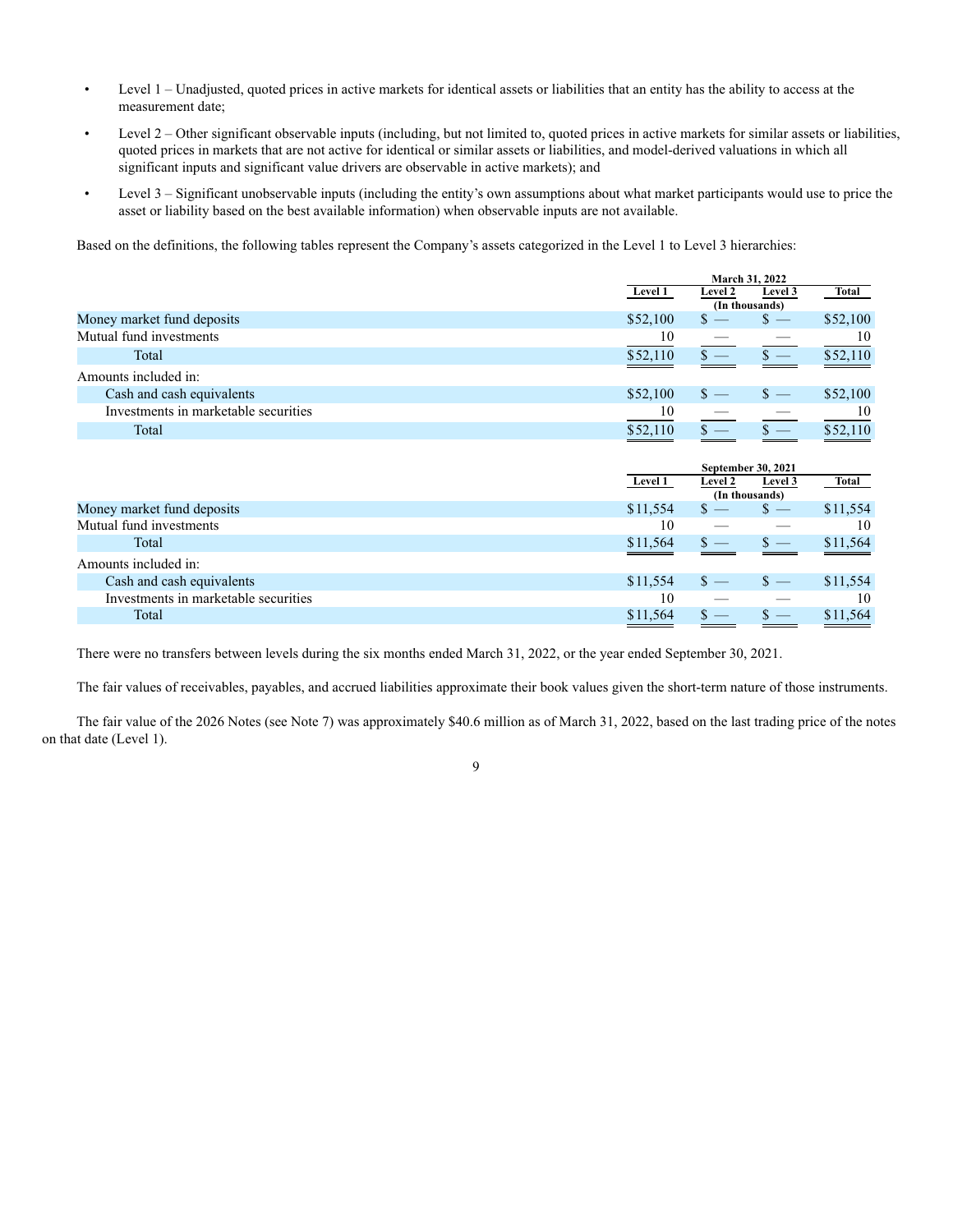#### **(5) Leases**

The Company determines if an arrangement is an operating lease at inception. Operating leases are included in operating lease right-of-use assets and current and long-term operating lease liabilities on the Company's balance sheet. During the quarter ended March 31, 2021, the Company renewed the lease for its office in Novato, California for an additional three years, which created a long-term operating lease as of such date. Upon renewal of the lease, the Company recorded a right-of-use asset of \$1.1 million on its balance sheet. The renewed lease expires on July 31, 2024. There were no other long-term operating leases as of March 31, 2022, and September 30, 2021.

Right-of-use assets represent the Company's right to use an underlying asset for the lease term and operating lease liabilities represent the Company's obligation to make lease payments arising from the lease. Operating lease right-of-use assets and liabilities are recognized at the lease commencement date based on the present value of lease payments over the lease term. In determining the present value of lease payments, the Company uses its incremental borrowing rate based on the information available at the lease commencement date. The Company's lease terms may include options to extend the lease when it is reasonably certain that it will exercise any such options. For its leases, the Company concluded that it is not reasonably certain that any renewal options would be exercised, and, therefore, the amounts are not recognized as part of operating lease right-of-use assets or operating lease liabilities. Leases with initial terms of 12 months or less, and certain office equipment leases that are deemed insignificant, are not recorded on the balance sheet and are expensed as incurred and included within rent expense under general and administrative expense. Lease expense related to operating leases is recognized on a straight-line basis over the expected lease terms.

The Company's most significant leases are real estate leases of office facilities. The Company leases office space under non-cancelable operating leases. Its principal executive office is located in Novato, California, and it has additional offices in Austin, Texas, Boston, Massachusetts, and Chapel Hill, North Carolina. Only the office lease in Novato, California has been capitalized because the other operating leases have terms of 12 months or less, including leases that are month-to-month in nature. The classification of the Company's operating lease right-of-use assets and operating lease liabilities and other supplemental information related to the Company's operating leases are as follows:

|                                       | March 31, 2022<br>(In thousands,<br>except years and<br>percentages) |          |  |  |
|---------------------------------------|----------------------------------------------------------------------|----------|--|--|
| Operating lease right-of-use assets   |                                                                      | 830      |  |  |
| Current operating lease liability     |                                                                      | 363      |  |  |
| Long-term operating lease liability   |                                                                      | 463      |  |  |
| Weighted average remaining lease term |                                                                      | 2.3      |  |  |
| Weighted average discount rate        |                                                                      | $0.90\%$ |  |  |

For the six months ended March 31, 2022, total rent expense for all offices, which is recorded under general and administrative expense in the statements of income, totaled \$0.2 million.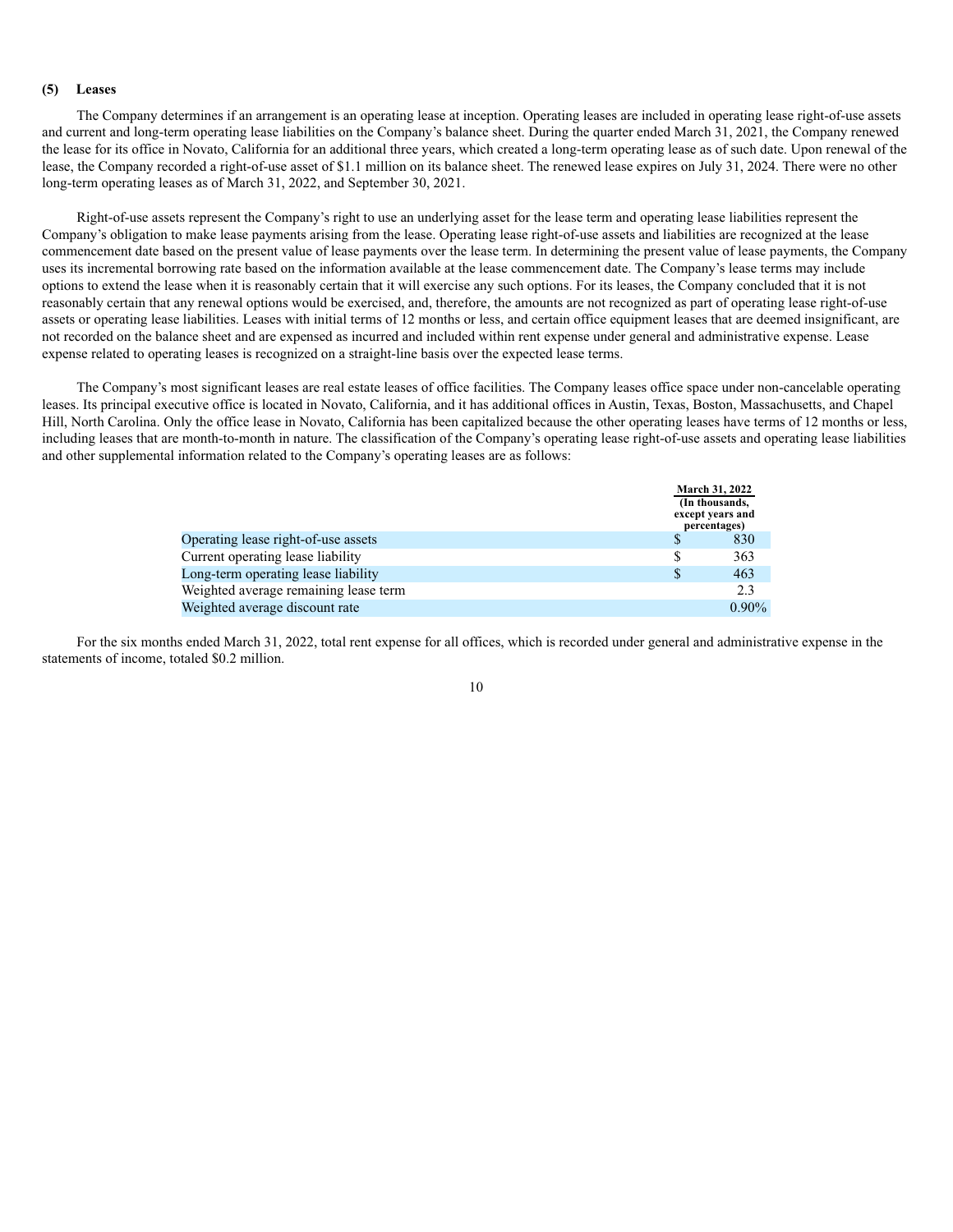The undiscounted cash flows for future maturities of the Company's operating lease liabilities and the reconciliation to the balance of operating lease liabilities reflected on the Company's balance sheet are as follows:

|                                   | March 31, 2022<br>(In thousands) |      |
|-----------------------------------|----------------------------------|------|
| Remainder of fiscal year 2022     | S                                | 182  |
| Fiscal year 2023                  |                                  | 374  |
| Fiscal year 2024                  |                                  | 286  |
| Total undiscounted cash flows     |                                  | 842  |
| Present value discount            |                                  | (16) |
| Total operating lease liabilities |                                  | 826  |
|                                   |                                  |      |

#### **(6) Accrued Liabilities and Accounts Payable**

Details relating to accrued liabilities and accounts payable reflected on the Company's balance sheet are as follows:

|                                                | <b>March 31, 2022</b> |                | September 30, 2021 |
|------------------------------------------------|-----------------------|----------------|--------------------|
|                                                |                       | (In thousands) |                    |
| Accrued bonus liabilities                      | 1.324                 |                | 2,738              |
| Accrued sub-advisor fees                       | 494                   |                | 628                |
| Other accrued expenses                         | 655                   |                | 785                |
| Total accrued liabilities and accounts payable | 2.473                 |                | 4.151              |

#### **(7) Debt Outstanding**

On October 20, 2021, the Company completed a public offering of 4.875% notes due 2026 in the aggregate principal amount of \$40,250,000 (the "2026 Notes"), which included the full exercise of the underwriters' overallotment option. The initial net proceeds received were approximately \$38,607,000 after considering the impact of issuance costs and underwriter discounts. The 2026 Notes bear interest at 4.875% per annum, payable on the last day of each calendar quarter and at maturity, beginning December 31, 2021. The 2026 Notes mature on December 31, 2026.

The 2026 Notes are direct unsecured obligations, rank equally in right of payment with any of the Company's future unsecured unsubordinated indebtedness, senior to any of the Company's future indebtedness that expressly provides that it is subordinate to the 2026 Notes, effectively subordinate to all of the Company's existing and future secured indebtedness, and structurally subordinated to all existing and future indebtedness and other obligations of any of the Company's future subsidiaries.

#### **(8) Income Taxes**

The Company's effective income tax rates for the six months ended March 31, 2022 and 2021, were 21.3% and 26.4%, respectively. For the six months ended March 31, 2022, the effective income tax rate was lower than the federal statutory rate due to the recognition of a tax benefit related to a California tax refund of \$0.2 million.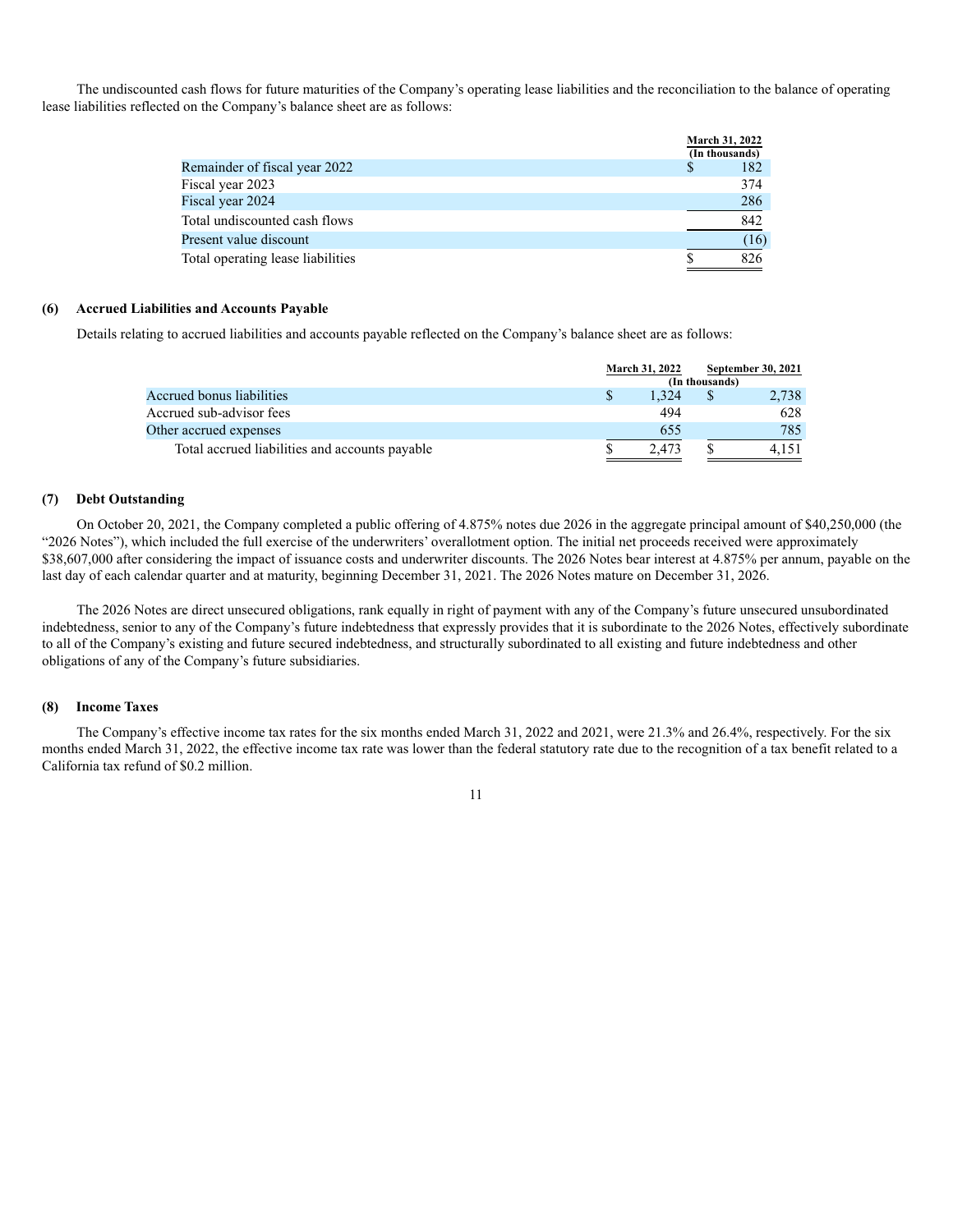The Company is subject to income tax in the U.S. federal jurisdiction and various state jurisdictions. As of March 31, 2022, the Company has identified 22 state tax jurisdictions in which it is subject to income tax.

# **(9) Commitments and Contingencies**

Other than the operating leases discussed in Note 5, the Company has no commitments and no significant contingencies with original terms in excess of one year.

#### **(10) Equity**

#### Amended and Restated 2013 Omnibus Incentive Plan

The Company has adopted, and the Company's shareholders have approved, the Amended and Restated 2013 Omnibus Incentive Plan (the "Omnibus Plan"). Under the Omnibus Plan, participants may be granted RSUs, each of which represents an unfunded, unsecured right to receive a share of the Company's common stock on the date specified in the recipient's award. The Company issues new shares of its common stock when it is required to deliver shares to an RSU recipient. The RSUs granted under the Omnibus Plan vest over four years at a rate of 25% per year. The Company recognizes stock-based compensation expense on a straight-line basis over the four-year vesting term of each award.

A summary of RSU activity is as follows:

|                                           | Six Months Ended March 31, 2022 |  |                                                            |
|-------------------------------------------|---------------------------------|--|------------------------------------------------------------|
|                                           | <b>Shares</b>                   |  | <b>Weighted Average Grant</b><br>Date Fair Value per Share |
| Non-vested balance at beginning of period | 323,810                         |  | 8.87                                                       |
| Granted                                   |                                 |  |                                                            |
| Vested $(1)$                              | (72, 392)                       |  | (9.43)                                                     |
| Forfeited                                 | (7,917)                         |  | (8.76)                                                     |
| Non-vested balance at end of period       | 243,501                         |  | 8.70                                                       |

(1) Represents partially vested RSUs for which the Company already has recognized the associated compensation expense but has not yet issued to employees the related shares of common stock.

Additional information related to RSUs is as follows:

|                                                      | March 31, 2022<br>(In thousands,<br>except years) |
|------------------------------------------------------|---------------------------------------------------|
| Total expected compensation expense related to RSUs  | 17.117                                            |
| Recognized compensation expense related to RSUs      | (14,998)                                          |
| Unrecognized compensation expense related to RSUs    | 2,119                                             |
| Weighted average remaining years to expense for RSUs | 2.6                                               |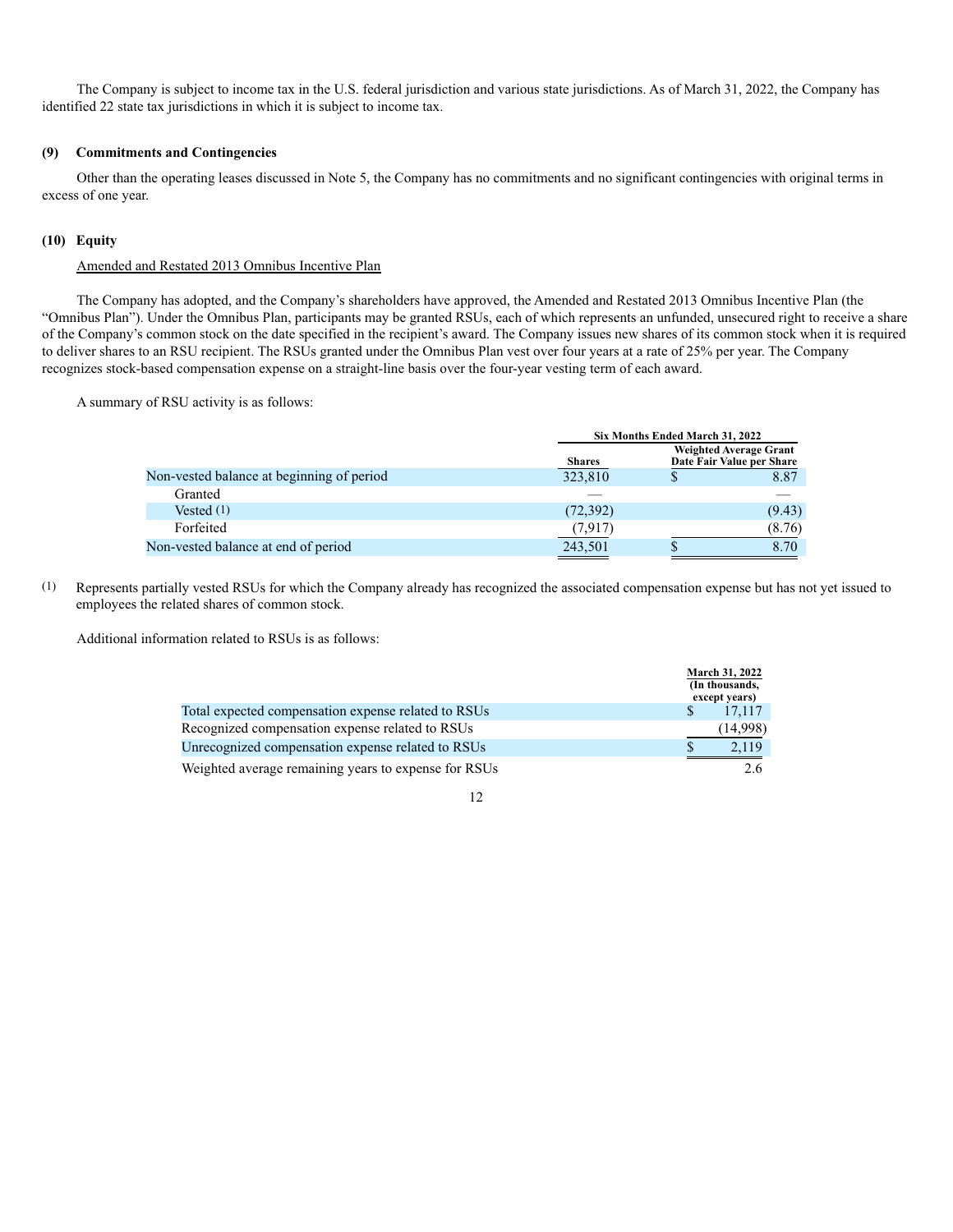#### Dividend Reinvestment and Stock Purchase Plan

In January 2021, the Company adopted a Dividend Reinvestment and Stock Purchase Plan (the "DRSPP"), replacing the previous Dividend Reinvestment and Stock Purchase Plan that had been in place since 2018. The DRSPP provides shareholders and new investors with a convenient and economical means of purchasing shares of the Company's common stock and reinvesting cash dividends paid on the Company's common stock. Under the DRSPP and its predecessor plans, the Company issued 3,938 and 6,259 shares of common stock during the six months ended March 31, 2022 and 2021, respectively. The maximum number of shares that may be issued under the DRSPP is 1,470,000, of which 1,456,519 shares remained available for issuance as of March 31, 2022.

#### Stock Buyback Program

In August 2010, the Company adopted a stock buyback program. The program provides that the Company may repurchase up to 1,500,000 shares of its common stock and has no expiration date. Share repurchases may be made in the open market, in privately negotiated transactions, or otherwise. A total of 596,368 shares remains available for repurchase under the stock buyback program. The Company did not repurchase any shares of its common stock pursuant to the stock buyback program during the six months ended March 31, 2022.

#### **(11) Earnings per Share and Dividends per Share**

Basic earnings per share is determined by dividing net earnings by the weighted average number of shares of common stock outstanding, while diluted earnings per share is determined by dividing net earnings by the weighted average number of shares of common stock outstanding adjusted for the dilutive effect of common stock equivalents, which consist of restricted stock units ("RSUs").

For the three months ended March 31, 2022, all common stock equivalents were dilutive and therefore included in the diluted earnings per share calculation. For the six months ended March 31, 2022, the Company excluded 357 common stock equivalents from the diluted earnings per share calculations because they were not dilutive. For the three and six months ended March 31, 2021, the Company excluded 74,352 and 227,410 common stock equivalents, respectively, from the diluted earnings per share calculations because they were not dilutive. In all cases, the excluded common stock equivalents consisted of non-vested RSUs.

The Company paid a quarterly cash dividend of \$0.1375 per share on March 4, 2022, to shareholders of record as of February 22, 2022.

#### **(12) Recently Issued and Adopted Accounting Standards**

The Company has reviewed accounting pronouncements issued between the filing date of its most recent Form 10-K, which was November 24, 2021, and the filing date of this Form 10-Q and has determined that no accounting pronouncements issued would have a material impact on the Company's financial position, results of operations, or disclosures.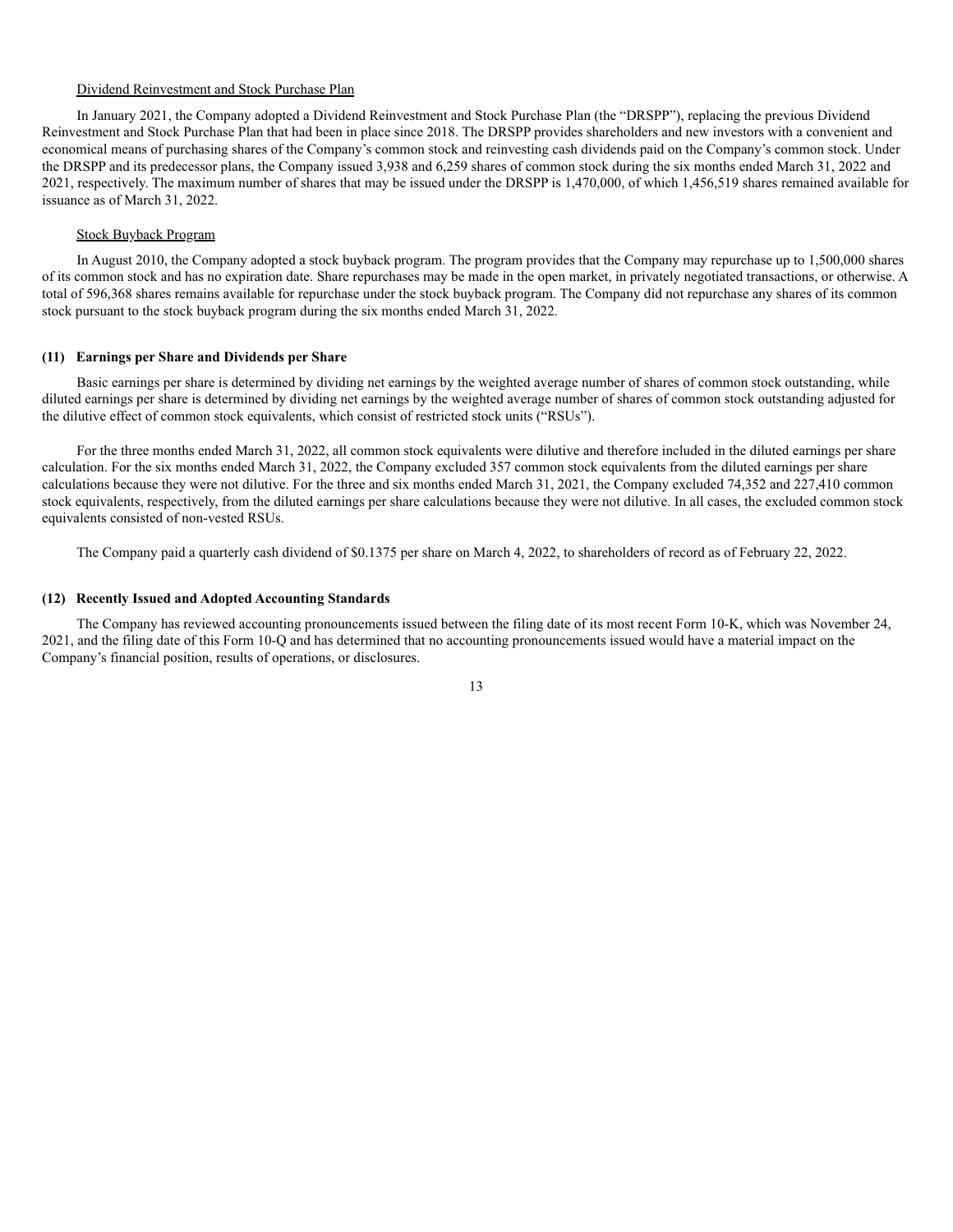#### **(13) Subsequent Events**

The Company has evaluated subsequent events through the date these financial statements were issued and has concluded that no material events occurred during this period that require recognition or disclosure, other than disclosed below.

On April 20, 2022, the Company entered into a month-to-month operating lease for office space in Dallas, Texas. The term of the lease commences June 1, 2022.

#### **Item 2. Management's Discussion and Analysis of Financial Condition and Results of Operations**

#### **Forward-Looking Statements**

This report contains "forward-looking statements" within the meaning of the securities laws, for which we claim the protection of the safe harbor for forward-looking statements contained in the Private Securities Litigation Reform Act of 1995. In some cases, forward-looking statements can be identified by terminology such as "expect," "anticipate," "intend," "may," "plan," "will," "should," "could," "would," "assume," "believe," "estimate," "predict," "potential," "project," "continue," "seek," and similar expressions, as well as statements in the future tense. We have based these forwardlooking statements on our current expectations and projections about future events, based on information currently available to us. Forward-looking statements should not be read as a guarantee of future performance or results and will not necessarily be accurate indications of the times at which, or means by which, such performance or results will be achieved.

Forward-looking statements are subject to risks, uncertainties, and assumptions, including those described in the section titled "Risk Factors" and elsewhere in our Annual Report on Form 10-K for the fiscal year ended September 30, 2021. Unforeseen developments could cause actual performance or results to differ substantially from those expressed in or suggested by the forward-looking statements. Management does not assume responsibility for the accuracy or completeness of these forward-looking statements. There is no regulation requiring an update of any of the forward-looking statements after the date of this report to conform these statements to actual results or to changes in our expectations.

Our business activities are affected by many factors, including, without limitation, redemptions by mutual fund shareholders, taxes, general economic and business conditions, interest rate movements, competitive conditions, industry regulation, and fluctuations in the stock market, many of which are beyond the control of our management. Further, the business and regulatory environments in which we operate remain complex, uncertain, and subject to change. We expect that regulatory requirements and developments will cause us to incur additional administrative and compliance costs. Notwithstanding the variability in our economic and regulatory environments, we remain focused on the investment performance of the Hennessy Funds and on providing high-quality customer service to investors.

Our business strategy centers on (a) the identification, completion, and integration of future acquisitions and (b) organic growth, through both the retention of the mutual fund assets we currently manage and the generation of inflows into the mutual funds we manage. The success of our business strategy may be influenced by the factors discussed in the section titled "Risk Factors" and elsewhere in our Annual Report on Form 10-K for the fiscal year ended September 30, 2021. All statements regarding our business strategy, as well as statements regarding market trends and risks and assumptions about changes in the marketplace, are forward-looking by their nature.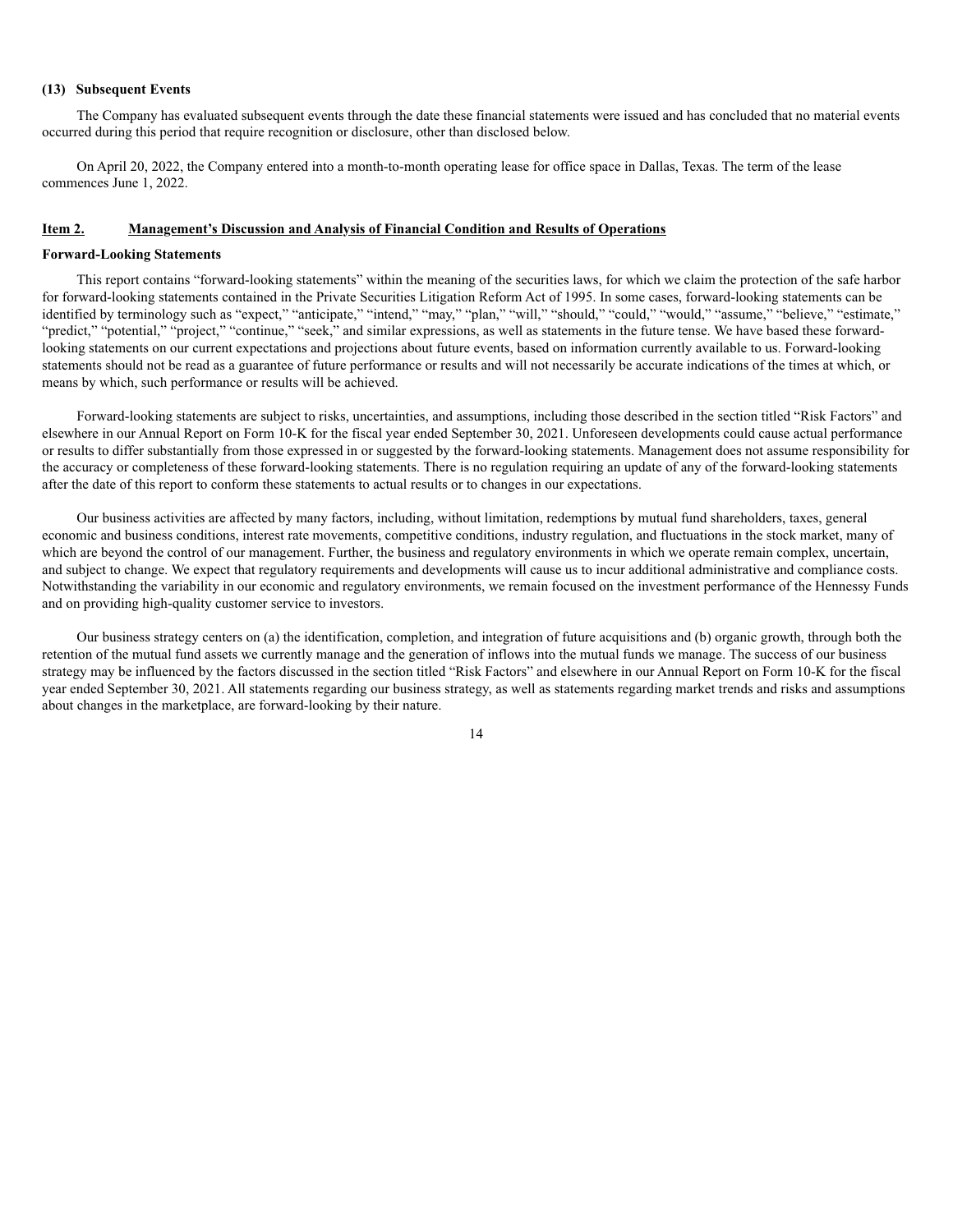#### **Overview**

Our primary business activity is providing investment advisory services to a family of open-end mutual funds branded as the Hennessy Funds. We manage 12 of the 16 Hennessy Funds internally. For the remaining four funds, we have delegated the day-to-day portfolio management responsibilities to sub-advisors, subject to our oversight. We oversee the selection and continued employment of each sub-advisor, review each fund's investment performance, and monitor each sub-advisor's adherence to each applicable fund's investment objectives, policies, and restrictions. In addition, we conduct ongoing reviews of the compliance programs of sub-advisors and make onsite visits to sub-advisors, as feasible. Our secondary business activity is providing shareholder services to investors in the Hennessy Funds.

Prior to January 31, 2022, the day-to-day management of two Hennessy Funds, the Hennessy Energy Transition Fund and the Hennessy Midstream Fund, was performed by a sub-advisor, BP Capital Fund Services, LLC. Effective as of that date, we mutually agreed with BP Capital Fund Services, LLC to terminate the sub-advisory agreement for those funds.

We derive our operating revenues from investment advisory fees and shareholder service fees paid to us by the Hennessy Funds. These fees are calculated as a percentage of the average daily net assets of each Hennessy Fund. The percentage amount of the investment advisory fees varies by fund. The percentage amount of the shareholder service fees is consistent across all funds, but shareholder service fees are charged on Investor Class shares only. The dollar amount of the fees we receive fluctuates with changes in the average net asset value of each Hennessy Fund, which is affected by each fund's investment performance, purchases and redemptions of shares, general market conditions, and the success of our marketing, sales, and public relations efforts.

The Dow Jones Industrial Average (the "Dow") posted total returns of -4.10% and 3.44% for the three and six months ended March 31, 2022, respectively. Equities rallied into the beginning of the 2022 calendar year with the Dow and the S&P 500 Index hitting all time record closing highs in the first two trading days of 2022, only to drop precipitously through the first part of March and recover somewhat by the end of the quarter. While the Russian invasion of Ukraine exacerbated the downturn, concerns about inflation and rising interest rates weighed heavily on market sentiment. With the Federal Reserve moving interest rates higher for the first time since 2018, we expect interest rates and inflation and their effects on the U.S. economy to be the primary drivers of a volatile market. However, we believe that much of the market is trading at reasonable valuations for long-term investors like ourselves, and we remain encouraged by the strength of the economy and the low unemployment rate. The U.S. unemployment rate, after having peaked at 14.7% in April 2020, is at a mere 3.6% as of March 2022. The U.S. has experienced unemployment rates lower than this only three times in the past 50 years.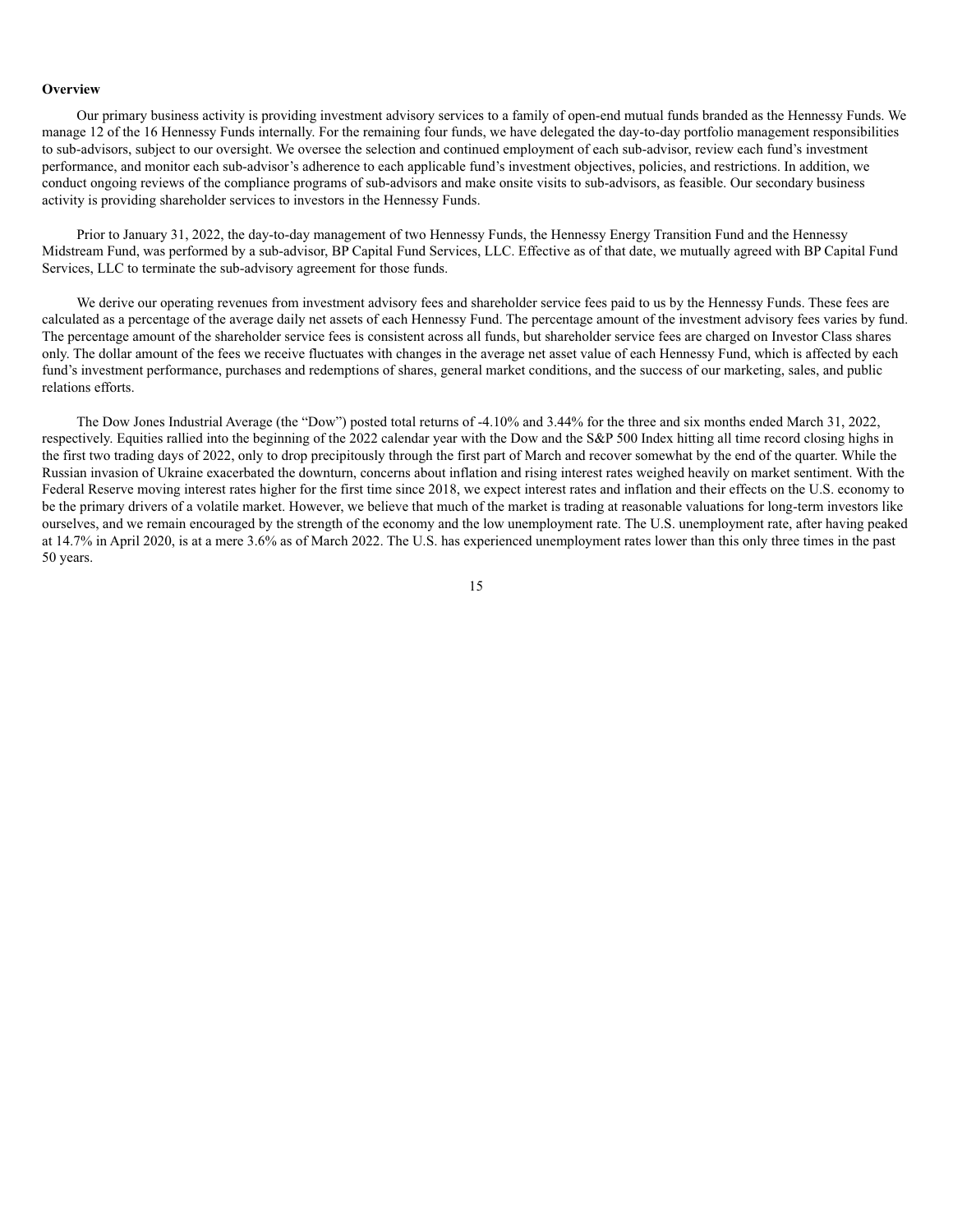Long-term U.S. bond yields increased dramatically during the three months ended March 31, 2022, while the Federal Reserve increased its benchmark federal funds rate by a quarter percentage point on March 16, 2022. Additionally, the Federal Reserve has communicated its intent to implement multiple rate hikes and a dramatic reduction of its balance sheet over the next few years in an effort to stave off inflation. We believe the success of these moves will depend on how quickly inflation can be reduced while not overly slowing down economic growth in the U.S.

The Japanese equity market, as measured by the Tokyo Stock Price Index (the "TOPIX"), posted total returns of -6.24% and -10.69% (in U.S. dollar terms) for the three and six months ended March 31, 2022, respectively. Much of the decline can be attributed to worries about the impact of aggressive policy tightening by the U.S. Federal Reserve, the global economic effects of the conflict in Ukraine, and lockdowns in China. However, on a relative basis, equity valuations in Japan appear attractive, with the TOPIX trading at close to 12x 2022 estimated earnings.

In the one-year period ended March 31, 2022, 12 of the 16 Hennessy Funds (Investor Class shares) generated positive returns. Over the long term, all of the Hennessy Funds posted positive annualized returns in each of the three-year, five-year, ten-year (where available), and since inception periods ended March 31, 2022, with the sole exception of the Hennessy Midstream Fund, which posted slightly negative annual returns of -1.38% and -0.81% in the five-year and since inception periods, respectively.

As always, we are committed to providing superior service to investors and employing a consistent and disciplined approach to investing based on a buy-and-hold philosophy that rejects the idea of market timing. Our goal is to provide products that investors can have confidence in, knowing their money is invested as promised and with their best interests in mind. Accordingly, we continually seek new and improved ways to support investors in the Hennessy Funds, including by providing market insights, sector highlights, and other resources to help them manage their mutual fund investments with confidence. We operate a robust and leading-edge marketing automation and customer relationship management (CRM) system, with a database of over 100,000 financial advisors in addition to retail investors. We utilize this technology both to help retain assets and drive new purchases into the Hennessy Funds. We employ a comprehensive marketing and sales program consisting of content, digital, social media, and traditional marketing initiatives and proactive meetings. In addition, our consistent annual public relations campaign has resulted in the Hennessy brand name appearing on TV, radio, print, or online media on average once every two to three days.

We provide service to over 150,000 mutual fund accounts nationwide, including accounts held by investors who employ financial advisors to assist them with investing as well as accounts held by retail investors who invest directly with us. We serve approximately 12,600 financial advisors who utilize the Hennessy Funds on behalf of their clients, including over 180 who purchased one of our Funds for the first time during the most recent quarter. Approximately 17% of such advisors own two or more Hennessy Funds, and nearly 500 advisors hold a position of over \$500,000. The number of accounts nationwide and number of financial advisors utilizing the Hennessy Funds have been declining in recent years, but the number of advisors who own two or more Hennessy Funds or hold a position of over \$500,000 has remained relatively steady. We believe this demonstrates brand loyalty among our top tier of advisors.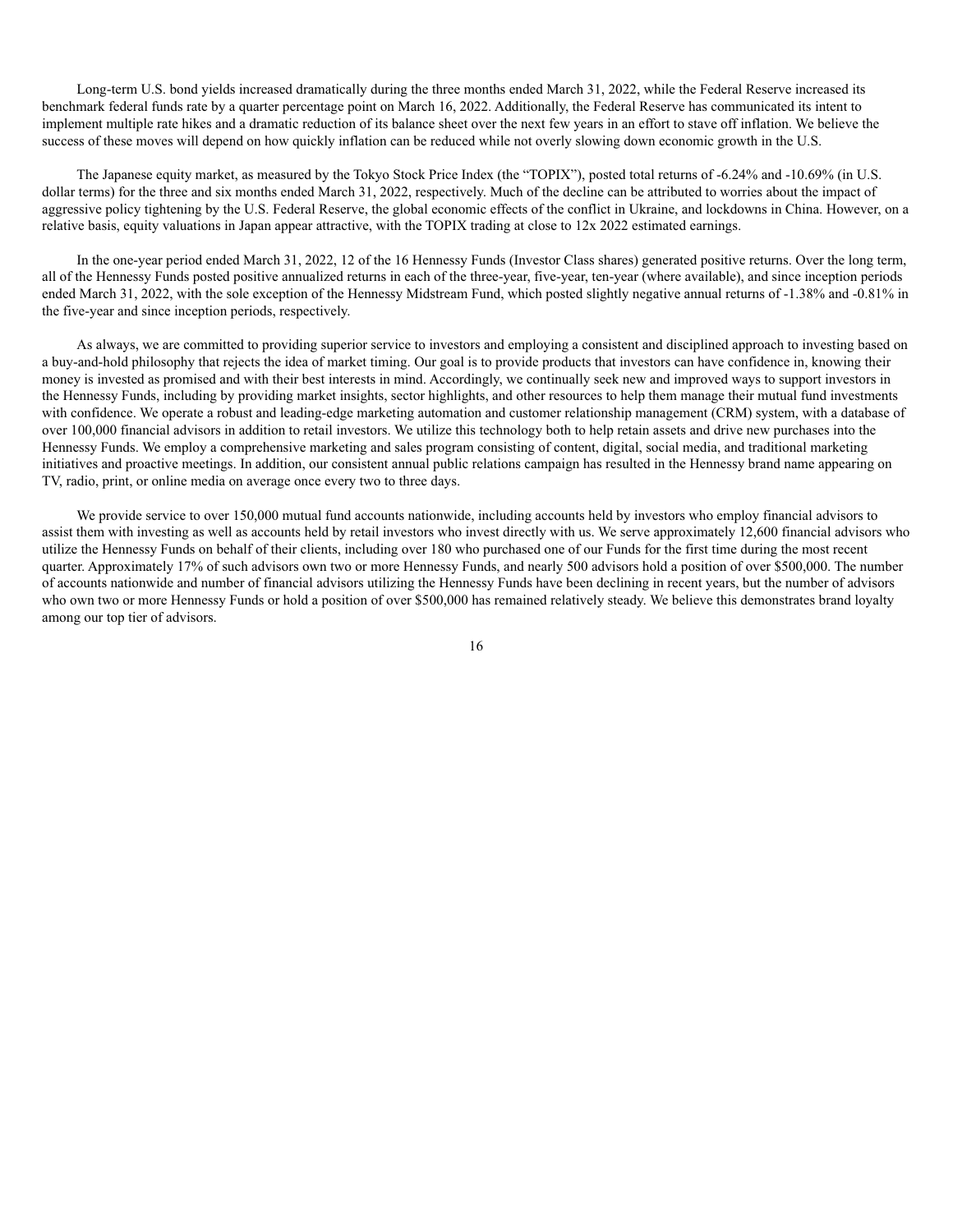Total assets under management as of March 31, 2022, was \$3.8 billion, a decrease of \$0.2 billion, or 5.5%, compared to March 31, 2021. The decrease was attributable to net outflows, but was moderately offset by market appreciation.

The following table illustrates the quarter-by-quarter changes in our assets under management since March 31, 2021:

|                                    | <b>Fiscal Quarter Ended</b> |                      |                                         |                         |                   |
|------------------------------------|-----------------------------|----------------------|-----------------------------------------|-------------------------|-------------------|
|                                    | March 31.<br>2022           | December 31,<br>2021 | September 30.<br>2021<br>(In thousands) | <b>June 30,</b><br>2021 | March 31,<br>2021 |
| Beginning assets under management  | \$4,072,849                 | \$4,065,922          | \$4,117,560                             | \$4,023,364             | \$3,832,551       |
| Acquisition inflows                |                             |                      |                                         |                         |                   |
| Organic inflows                    | 209,842                     | 147.461              | 94.871                                  | 301,731                 | 208,253           |
| Redemptions                        | (346, 572)                  | (240, 160)           | (222, 467)                              | (351,897)               | (369, 846)        |
| Market appreciation (depreciation) | (132,091)                   | 99,626               | 75,958                                  | 144,362                 | 352,406           |
| Ending assets under management     | \$3,804,028                 | \$4,072,849          | \$4.065.922                             | \$4,117,560             | \$4,023,364       |

As stated above, the fees we receive for providing investment advisory and shareholder services are based on average assets under management. The following table shows average assets under management by share class for each quarter since March 31, 2021:

|                            | <b>Fiscal Ouarter Ended</b> |                      |                                         |                         |                   |
|----------------------------|-----------------------------|----------------------|-----------------------------------------|-------------------------|-------------------|
|                            | March 31,<br>2022           | December 31.<br>2021 | September 30,<br>2021<br>(In thousands) | <b>June 30,</b><br>2021 | March 31.<br>2021 |
| Investor Class             | \$2,265,309                 | \$2,365,152          | \$2,385,204                             | \$2,505,402             | \$2,378,675       |
| <b>Institutional Class</b> | 1.564.037                   | 1.734.121            | 1.717.046                               | .646.013                | .539.714          |
| Total                      | \$3,829,346                 | \$4,099,273          | \$4.102.250                             | \$4,151,415             | \$3,918,389       |

The principal asset on our balance sheet, management contracts, represents the capitalized costs incurred in connection with the purchase of the assets related to the management of mutual funds. As of March 31, 2022, this asset had a net balance of \$80.6 million, unchanged since September 30, 2021.

On October 20, 2021, we completed a public offering of the 2026 Notes in the aggregate principal amount of \$40.25 million, which included the full exercise of the underwriters' overallotment option. The 2026 Notes mature on December 31, 2026, and may be redeemed in whole or in part at any time or from time to time at our option on or after December 31, 2023. The 2026 Notes bear interest at 4.875% per annum, payable on the last day of each calendar quarter and at maturity, beginning December 31, 2021. The 2026 Notes are direct unsecured obligations, rank equally in right of payment with any of our future unsecured unsubordinated indebtedness, senior to any of our future indebtedness that expressly provides that it is subordinate to the 2026 Notes, effectively subordinate to all of our existing and future secured indebtedness, and structurally subordinated to all existing and future indebtedness and other obligations of any future subsidiaries of ours.

The 2026 Notes are the principal liability on our balance sheet at \$38.7 million, net of issuance costs.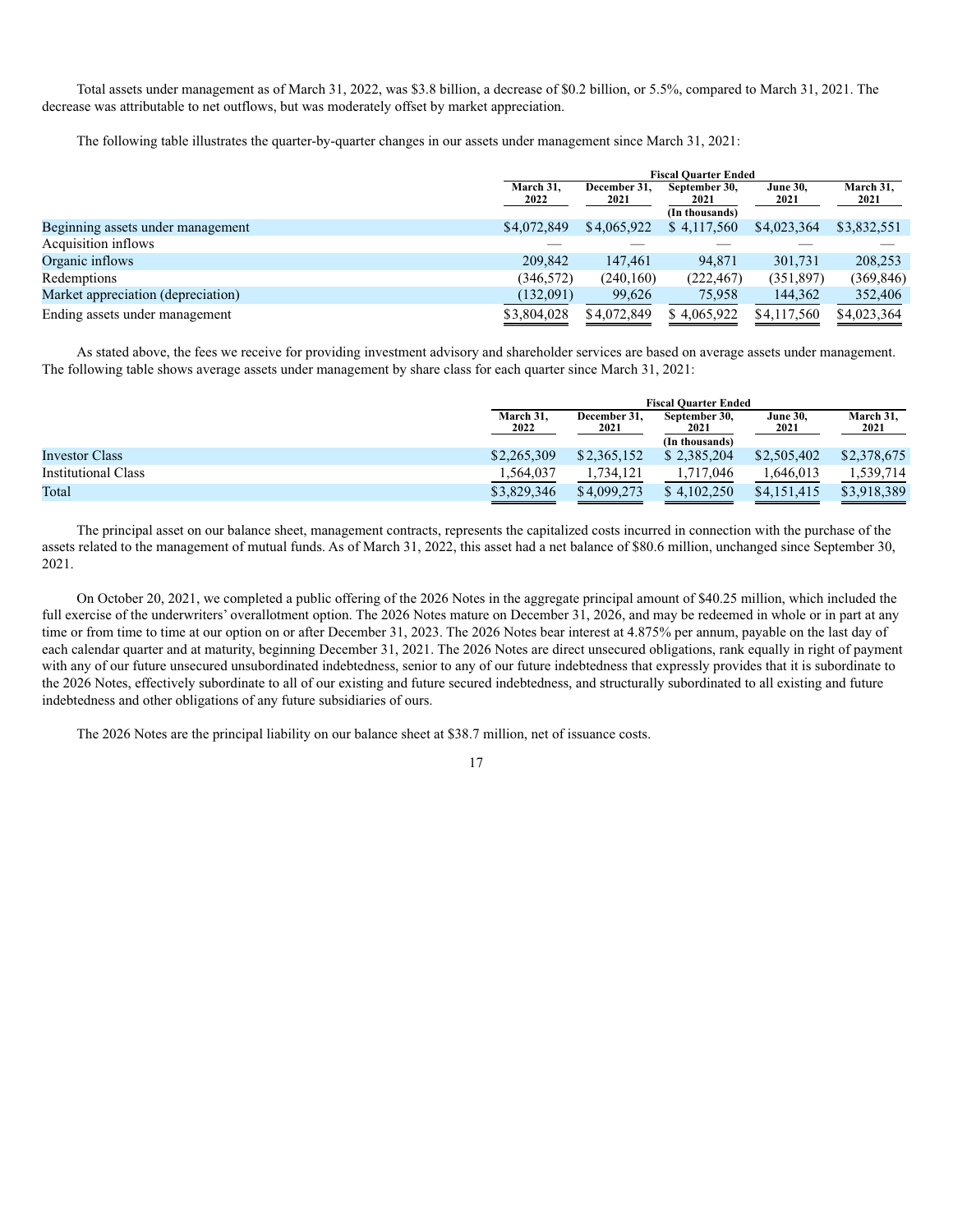# **Results of Operations**

The following tables set forth items in the statements of income as dollar amounts and as percentages of total revenue:

|                                  |         | Three Months Ended March 31,       |         |                                    |  |
|----------------------------------|---------|------------------------------------|---------|------------------------------------|--|
|                                  |         | 2022                               |         | 2021                               |  |
|                                  | Amounts | <b>Percent of Total</b><br>Revenue | Amounts | Percent of<br><b>Total Revenue</b> |  |
|                                  |         | (In thousands, except percentages) |         |                                    |  |
| Revenue                          |         |                                    |         |                                    |  |
| Investment advisory fees         | \$7,186 | 92.8%                              | \$7,347 | 92.6%                              |  |
| Shareholder service fees         | 559     | 7.2                                | 587     | 7.4                                |  |
| Total revenue                    | 7,745   | 100.0                              | 7,934   | 100.0                              |  |
| Operating expenses               |         |                                    |         |                                    |  |
| Compensation and benefits        | 2,111   | 27.3                               | 2,252   | 28.4                               |  |
| General and administrative       | 1,163   | 15.0                               | 1,132   | 14.3                               |  |
| Mutual fund distribution         | 178     | 2.3                                | 120     | 1.5                                |  |
| Sub-advisory fees                | 1,570   | 20.3                               | 1,804   | 22.7                               |  |
| Depreciation                     | 50      | 0.6                                | 63      | 0.8                                |  |
| Total operating expenses         | 5,072   | 65.5                               | 5,371   | 67.7                               |  |
| Net operating income             | 2,673   | 34.5                               | 2,563   | 32.3                               |  |
| Interest expense                 | 490     | 6.3                                |         |                                    |  |
| Other income                     | (1)     | (0.0)                              |         |                                    |  |
| Income before income tax expense | 2,184   | 28.2                               | 2,563   | 32.3                               |  |
| Income tax expense               | 582     | 7.5                                | 677     | 8.5                                |  |
| Net income                       | \$1,602 | 20.7%                              | \$1,886 | 23.8%                              |  |

|                                  | Six Months Ended March 31, |                                    |                |                                    |
|----------------------------------|----------------------------|------------------------------------|----------------|------------------------------------|
|                                  | 2022                       |                                    | 2021           |                                    |
|                                  | <b>Amounts</b>             | <b>Percent of Total</b><br>Revenue | <b>Amounts</b> | Percent of<br><b>Total Revenue</b> |
|                                  |                            | (In thousands, except percentages) |                |                                    |
| Revenue                          |                            |                                    |                |                                    |
| Investment advisory fees         | \$15,124                   | 92.9%                              | \$14,555       | 92.6%                              |
| Shareholder service fees         | 1,155                      | 7.1                                | 1,168          | 7.4                                |
| Total revenue                    | 16,279                     | 100.0                              | 15,723         | 100.0                              |
| Operating expenses               |                            |                                    |                |                                    |
| Compensation and benefits        | 4,373                      | 26.9                               | 4,356          | 27.7                               |
| General and administrative       | 2,563                      | 15.7                               | 2,440          | 15.5                               |
| Mutual fund distribution         | 333                        | 2.0                                | 241            | 1.5                                |
| Sub-advisory fees                | 3,447                      | 21.2                               | 3,589          | 22.8                               |
| Depreciation                     | 103                        | 0.7                                | 125            | 0.9                                |
| Total operating expenses         | 10,819                     | 66.5                               | 10,751         | 68.4                               |
| Net operating income.            | 5,460                      | 33.5                               | 4,972          | 31.6                               |
| Interest expense                 | 998                        | 6.1                                |                |                                    |
| Other income                     | (3)                        | (0.0)                              | (1)            | (0.0)                              |
| Income before income tax expense | 4,465                      | 27.4                               | 4,973          | 31.6                               |
| Income tax expense               | 950                        | 5.8                                | 1,314          | 8.3                                |
| Net income                       | \$3,515                    | 21.6%                              | \$3,659        | 23.3%                              |

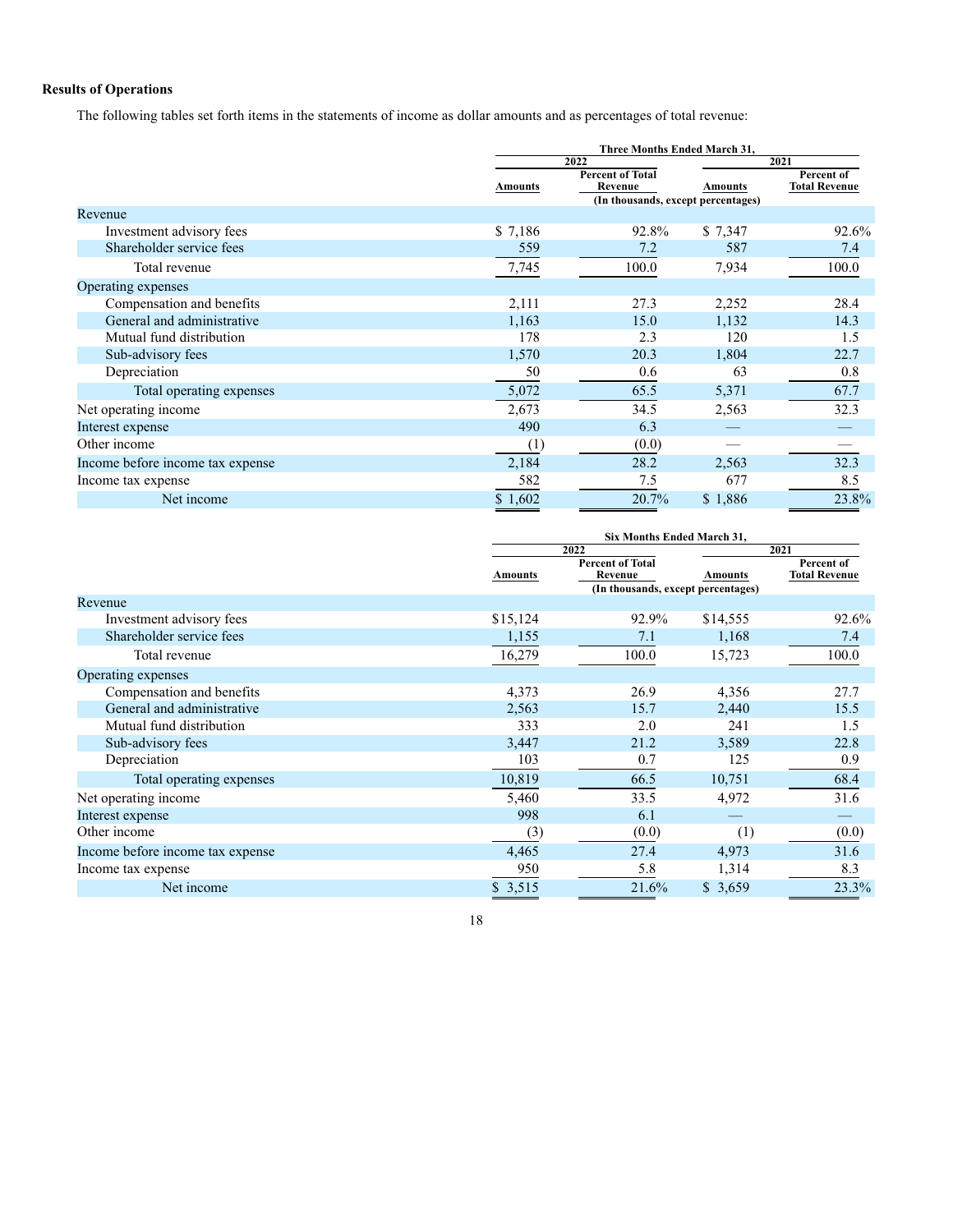#### *Revenue – Investment Advisory Fees and Shareholder Service Fees*

Total revenue comprises investment advisory fees and shareholder service fees. Comparing the three months ended March 31, 2021, to the three months ended March 31, 2022, total revenue decreased by 2.4%, from \$7.9 million to \$7.7 million, investment advisory fees decreased by 2.2%, from \$7.3 million to \$7.2 million, and shareholder service fees decreased by 4.8% from \$0.59 million to \$0.56 million.

In the three-month period, the decrease in investment advisory fees was due to decreased average daily net assets of the Hennessy Funds, and the decrease in shareholder service fees was due to a decrease in the average daily net assets held in Investor Class shares of the Hennessy Funds. Assets held in Investor Class shares of the Hennessy Funds are subject to a shareholder service fee, whereas assets held in Institutional Class shares of the Hennessy Funds are not subject to a shareholder service fee.

Comparing the six months ended March 31, 2021, to the six months ended March 31, 2022, total revenue increased by 3.5%, from \$15.7 million to \$16.3 million, investment advisory fees increased by 3.9%, from \$14.6 million to \$15.1 million, and shareholder service fees decreased by 1.1% to \$1.2 million.

In the six-month period, the increase in investment advisory fees was due to increased average daily net assets held in Institutional Class shares of the Hennessy Funds. The decrease in shareholder service fees was due to a decrease in the average daily net assets held in Investor Class shares of the Hennessy Funds, which are subject to a shareholder service fee.

We collect investment advisory fees from each of the Hennessy Funds at differing annual rates. These annual rates range between 0.40% and 1.25% of average daily net assets. Average daily net assets of the Hennessy Funds for the three months ended March 31, 2022, was \$3.8 billion, which represents a decrease of \$0.09 billion, or 2.3%, compared to the three months ended March 31, 2021, and average daily net assets for the six months ended March 31, 2022, was \$4.0 billion, which represents an increase of \$0.1 billion, or 3.0%, compared to the six months ended March 31, 2021. The Hennessy Fund with the largest average daily net assets for the three and six months ended March 31, 2022, was the Hennessy Focus Fund, with \$1.0 billion and \$1.1 billion, respectively. We collect an investment advisory fee from the Hennessy Focus Fund at an annual rate of 0.90% of average daily net assets. However, we pay a sub-advisory fee at an annual rate of 0.29% to the fund's sub-advisor, which reduces the net operating profit contribution of the fund to our financial operations. The Hennessy Fund with the second largest average daily assets for the three and six months ended March 31, 2022, was the Hennessy Japan Fund, with \$0.7 billion and \$0.8 billion, respectively. We collect an investment advisory fee from the Hennessy Japan Fund at an annual rate of 0.90% of average daily net assets. However, we pay a sub-advisory fee at an annual rate in the range of 0.35% to 0.42% (depending on asset level) to the fund's sub-advisor, which reduces the net operating profit contribution of the fund to our financial operations.

Total assets under management as of March 31, 2022, was \$3.8 billion, a decrease of \$0.2 billion, or 5.5%, compared to March 31, 2021. The decrease was attributable to net outflows, but was moderately offset by market appreciation.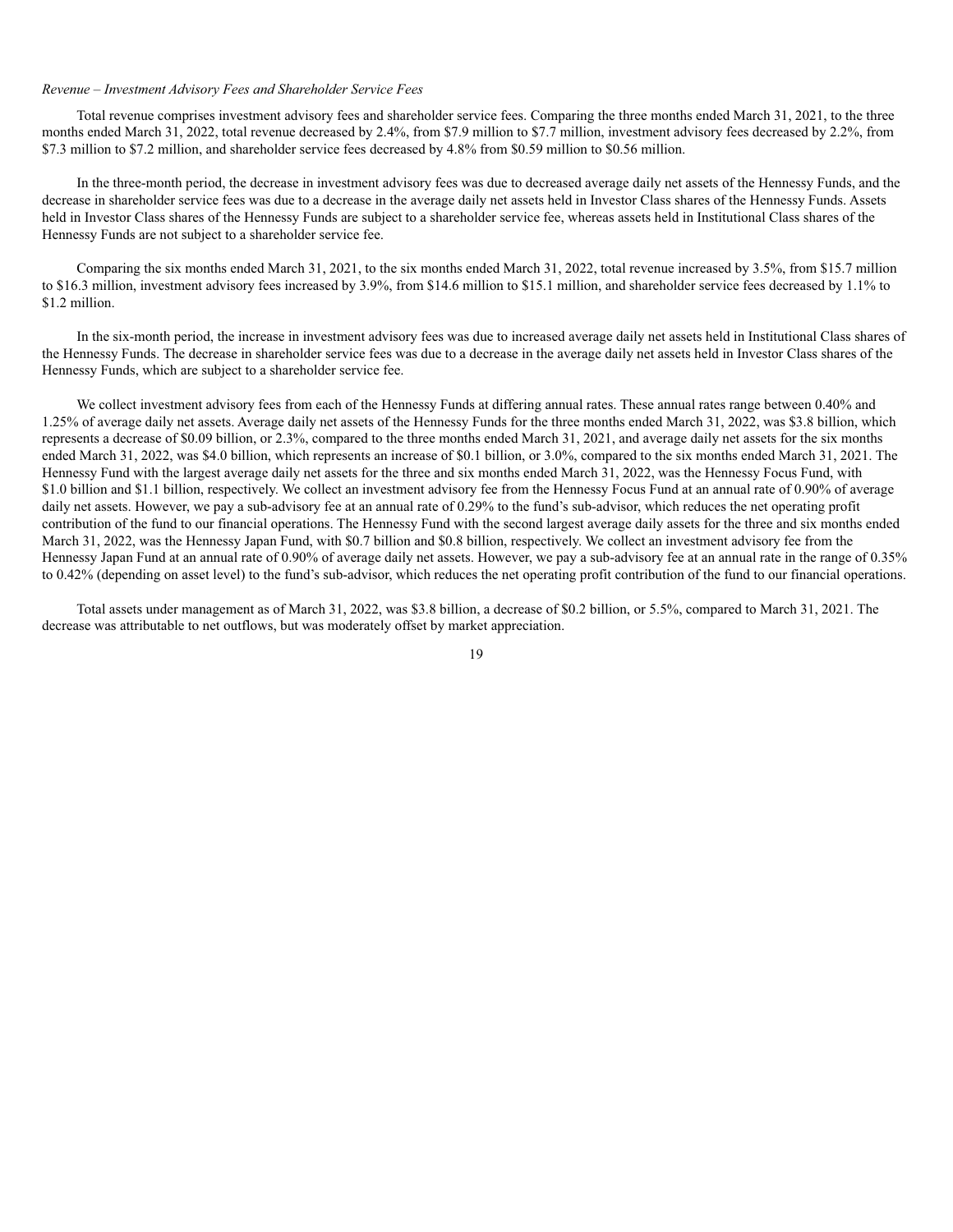The Hennessy Funds with the three largest amounts of net inflows were as follows:

| Three Months Ended March 31, 2022 |              | Six Months Ended March 31, 2022 |              |
|-----------------------------------|--------------|---------------------------------|--------------|
| <b>Fund Name</b>                  | Amount       | <b>Fund Name</b>                | Amount       |
| Hennessy Cornerstone Value Fund   | \$17 million | Hennessy Cornerstone Value Fund | \$13 million |
| Hennessy Gas Utility Fund         | \$10 million | Hennessy Midstream Fund         | \$ 3 million |
| Hennessy Midstream Fund           | \$ 3 million | Hennessy Energy Transition Fund | \$ 3 million |

The Hennessy Funds with the three largest amounts of net outflows were as follows:

| Three Months Ended March 31, 2022 |                           | Six Months Ended March 31, 2022 |                  |  |
|-----------------------------------|---------------------------|---------------------------------|------------------|--|
| <b>Fund Name</b>                  | Amount                    | <b>Fund Name</b>                | Amount           |  |
| Hennessy Japan Fund               | $$(82)$ million           | Hennessy Focus Fund             | $$(113)$ million |  |
| Hennessy Focus Fund               | $$(67)$ million           | Hennessy Japan Fund             | $$$ (85) million |  |
| Hennessy Japan Small Cap Fund     | $\frac{1}{2}$ (5) million | Hennessy Gas Utility Fund       | $$$ (16) million |  |

Redemptions as a percentage of assets under management decreased from an average of 3.2% per month during the three months ended March 31, 2021, to an average of 3.0% per month during the three months ended March 31, 2022. Redemptions as a percentage of assets under management decreased from an average of 3.4% per month during the six months ended March 31, 2021, to an average of 2.5% per month during the six months ended March 31, 2022.

#### *Operating Expenses*

Comparing the three months ended March 31, 2021, to the three months ended March 31, 2022, total operating expenses decreased by 5.6%, from \$5.4 million to \$5.1 million. The decrease in operating expenses was due to decreases in all expense categories other than general and administrative expense and mutual fund distribution expense, which moderately increased. As a percentage of total revenue, total operating expenses decreased 2.2 percentage points to 65.5%.

Comparing the six months ended March 31, 2021, to the six months ended March 31, 2022, total operating expenses remained flat at \$10.8 million. Decreases in sub-advisory fees and depreciation expense offset slight increases in other expense categories. As a percentage of total revenue, total operating expenses decreased 1.9 percentage points to 66.5%.

Compensation and Benefits Expense: Comparing the three months ended March 31, 2021, to the three months ended March 31, 2022, compensation and benefits expense decreased by 6.3%, from \$2.3 million to \$2.1 million. As a percentage of total revenue, compensation and benefits expense decreased 1.1 percentage points to 27.3%. The decrease in compensation and benefits expense was due primarily to a decrease in salaries due to lower head count and a decrease in stock-based compensation due to lower grant values for stocks vesting in the current period.

Comparing the six months ended March 31, 2021, to the six months ended March 31, 2022, compensation and benefits expense remained flat at \$4.4 million. As a percentage of total revenue, compensation and benefits expense decreased 0.8 percentage points to 26.9%. Compensation and benefits expense remained flat for the six-month period despite an increase in total revenue for the same reasons that it decreased in the three-month period.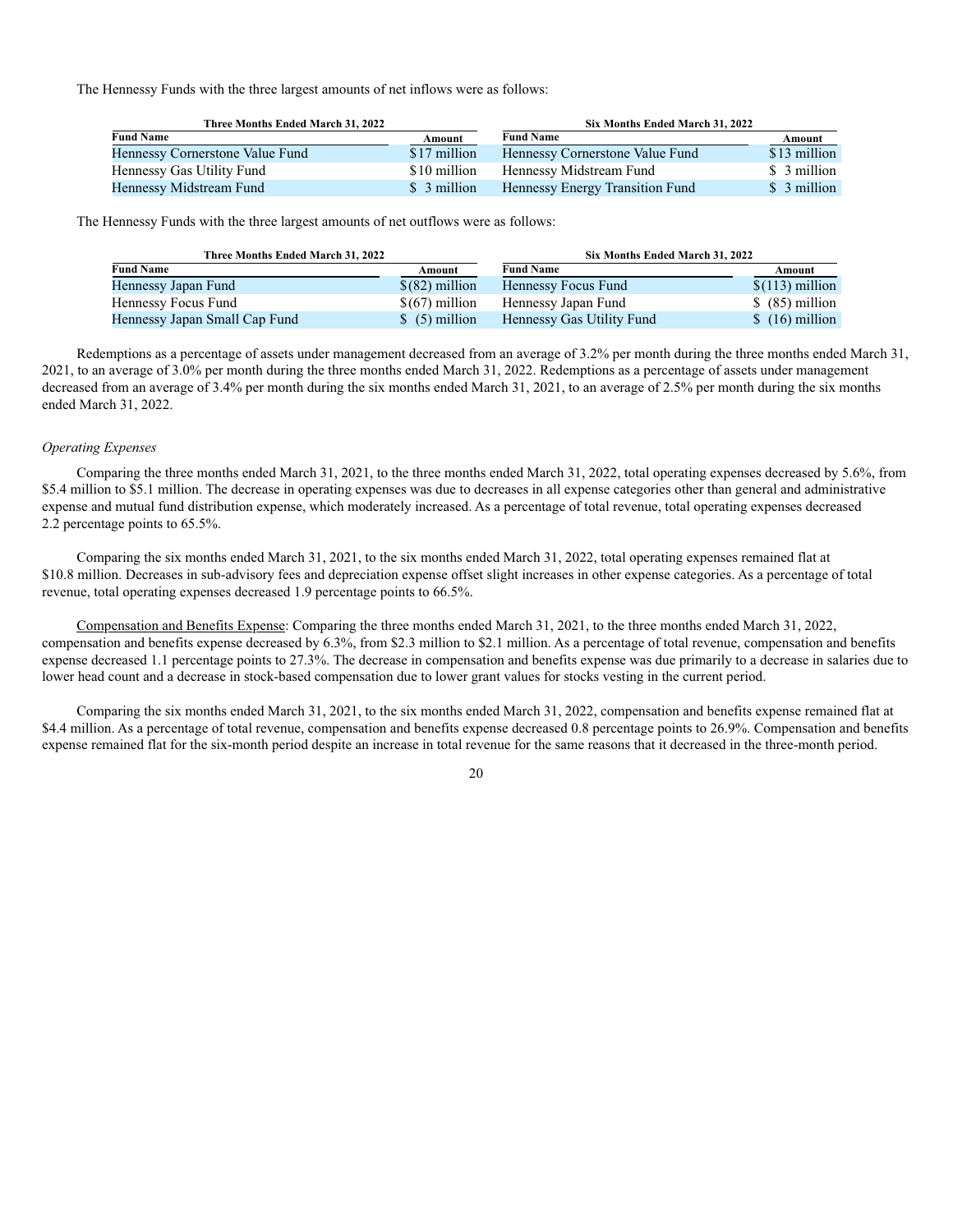General and Administrative Expense: Comparing the three months ended March 31, 2021, to the three months ended March 31, 2022, general and administrative expense increased by 2.7% from \$1.1 million to \$1.2 million. As a percentage of total revenue, general and administrative expense increased 0.7 percentage points to 15.0%.

Comparing the six months ended March 31, 2021, to the six months ended March 31, 2022, general and administrative expense increased by 5.0% from \$2.4 million to \$2.6 million. As a percentage of total revenue, general and administrative expense increased 0.2 percentage points to 15.7%.

In both the three and six month periods ended March 31, 2022, the increase in general and administrative expense was primarily due to an increase in conference and other industry event attendance, as well as increased employee business travel expense (though still below pre-pandemic levels).

Mutual Fund Distribution Expense: Mutual fund distribution expense consists of fees paid to various financial institutions that offer the Hennessy Funds as potential investments to their clients. When the Hennessy Funds are purchased through one of these financial institutions, the institution typically charges an asset-based fee, which is recorded as mutual fund distribution expense on our statement of operations to the extent paid by us. When the Hennessy Funds are purchased directly, we do not incur any such expense. These fees generally increase or decrease in line with the net assets of the Hennessy Funds held through these financial institutions, which are affected by inflows, outflows, and fund performance. In addition, some financial institutions charge a minimum fee if the average daily net assets of a Hennessy Fund held by such an institution are less than a threshold amount. In such cases, we pay the minimum fee.

Comparing the three months ended March 31, 2021, to the three months ended March 31, 2022, mutual fund distribution expense increased by 48.3%, from \$0.12 million to \$0.18 million. As a percentage of total revenue, mutual fund distribution expense increased 0.8 percentage points to 2.3%.

Comparing the six months ended March 31, 2021, to the six months ended March 31, 2022, mutual fund distribution expense increased by 38.2% from \$0.24 million to \$0.33 million. As a percentage of total revenue, mutual fund distribution expense increased 0.5 percentage points to 2.0%.

Mutual fund distribution expenses are affected by many factors, including the following:

- average daily net assets held by financial institutions;
- the split of average daily net assets held by financial institutions in Institutional Class shares of the Hennessy Funds versus Investor Class shares of the Hennessy Funds; and
- fee minimums at various financial institutions.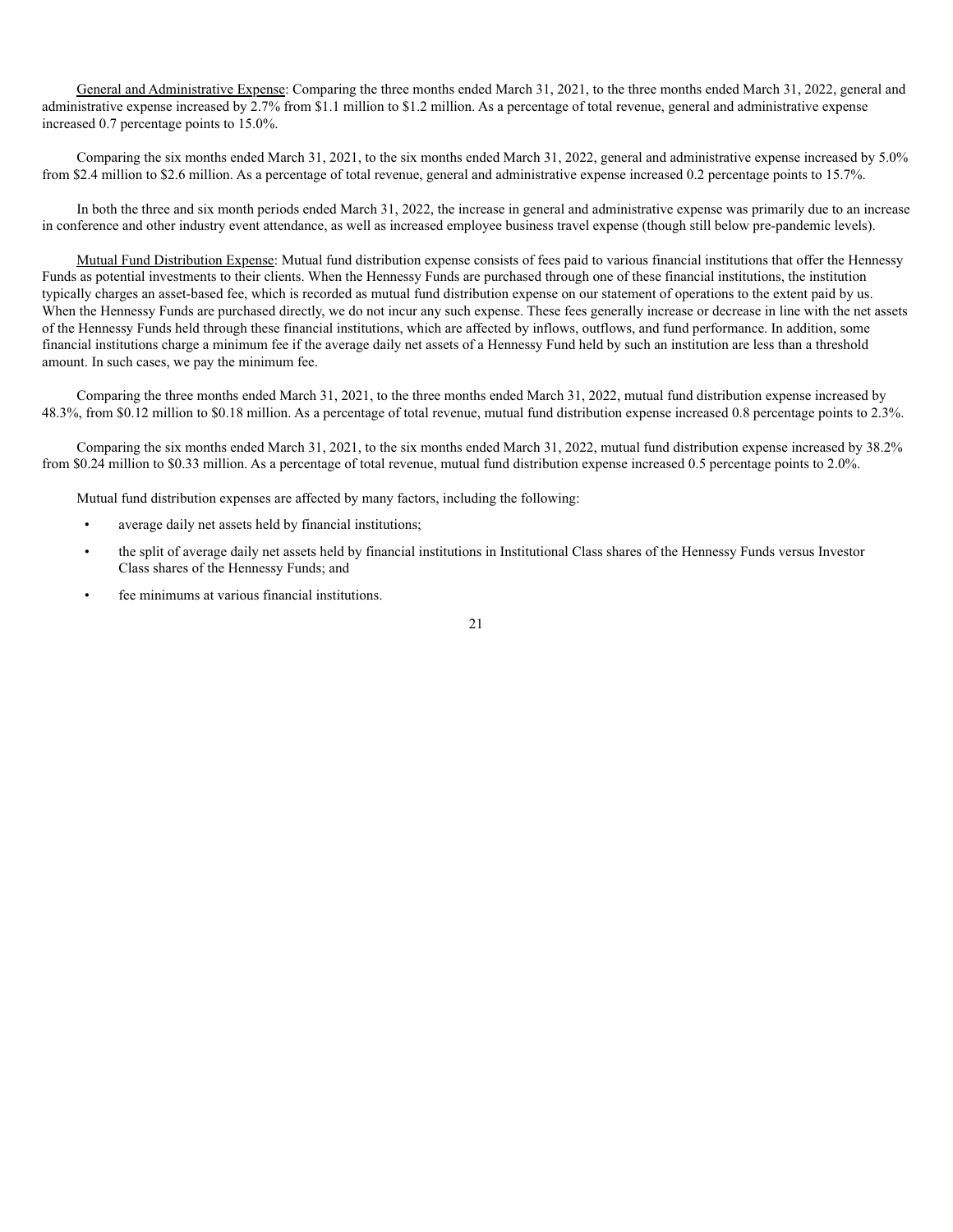In both the three and six month periods ended March 31, 2022, the increase in mutual fund distribution expenses was primarily due to recently expanding a relationship with a financial institution for which we pay a portion of platform fees.

Sub-Advisory Fees Expense: Comparing the three months ended March 31, 2021, to the three months ended March 31, 2022, sub-advisory fees expense decreased by 13.0%, from \$1.8 million to \$1.6 million. As a percentage of total revenue, sub-advisory fees expense decreased 2.4 percentage points to 20.3%.

Comparing the six months ended March 31, 2021, to the six months ended March 31, 2022, sub-advisory fees expense decreased by 4.0%, from \$3.6 million to \$3.4 million. As a percentage of total revenue, sub-advisory fees expense decreased 1.6 percentage points to 21.2%.

In both the three and six month periods ended March 31, 2022, the decrease in sub-advisory fees expense was due to decreased average daily net assets held in the sub-advised Hennessy Funds, with a slight additional decrease as a result of the Company no longer paying sub-advisory fees with respect to the Hennessy Energy Transition Fund and the Hennessy Midstream Fund after January 31, 2022.

Depreciation Expense: Comparing the three months ended March 31, 2021, to the three months ended March 31, 2022, depreciation expense decreased by 20.6%, from \$0.06 million to \$0.05 million. As a percentage of total revenue, depreciation expense decreased 0.2 percentage points to 0.6%.

Comparing the six months ended March 31, 2021, to the six months ended March 31, 2022, depreciation expense decreased by 17.6%, from \$0.13 million to \$0.10 million. As a percentage of total revenue, depreciation expense decreased 0.2 percentage points to 0.7%.

In both the three and six month periods ended March 31, 2022, the decrease in depreciation expense resulted from fewer fixed asset purchases.

#### *Interest Expense*

Comparing the three months ended March 31, 2021, to the three months ended March 31, 2022, interest expense increased from \$0 to \$0.5 million. Comparing the six months ended March 31, 2021, to the six months ended March 31, 2022, interest expense increased from \$0 to \$1.0 million.

In both the three and six month periods ended March 31, 2022, the increase in interest expense was due to our issuance of the 2026 Notes on October 20, 2021, for which we make interest payments quarterly, with the first interest payment made on December 31, 2021.

#### *Income Tax Expense*

Comparing the three months ended March 31, 2021, to the three months ended March 31, 2022, income tax expense decreased by 14.0%, from \$0.7 million to \$0.6 million. Comparing the six months ended March 31, 2021, to the six months ended March 31, 2022, income tax expense decreased by 27.7%, from \$1.3 million to \$1.0 million.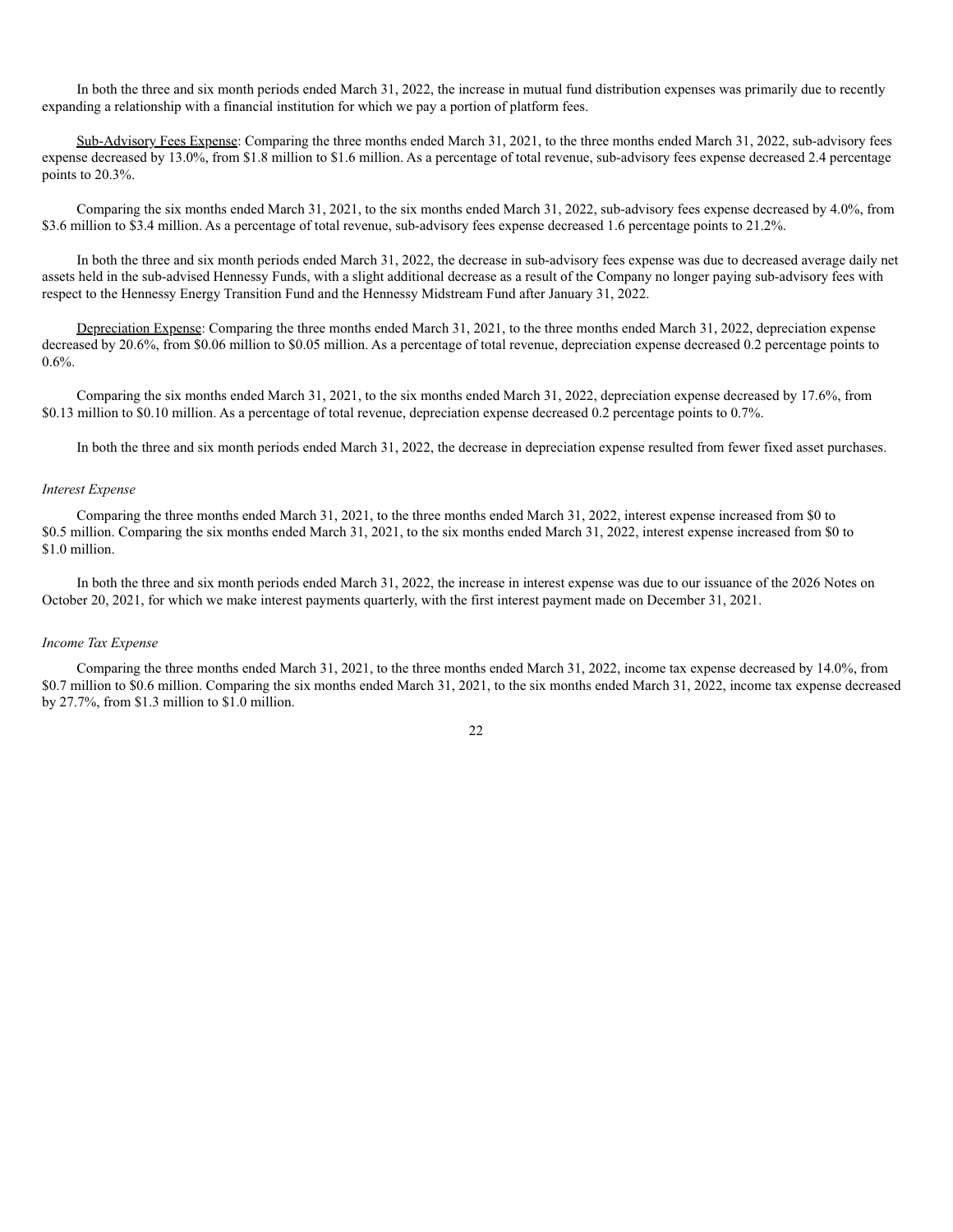In both the three and six month periods ended March 31, 2022, the decrease in income tax expense was due primarily to lower net operating income in the current period and secondarily to a lower effective income tax rate as previously discussed in the notes to the financial statements.

# *Net Income*

Comparing the three months ended March 31, 2021, to the three months ended March 31, 2022, net income decreased by 15.1%, from \$1.9 million to \$1.6 million. Comparing the six months ended March 31, 2021, to the six months ended March 31, 2022, net income decreased by 3.9%, from \$3.7 million to \$3.5 million.

In both the three and six month periods ended March 31, 2022, the decrease in net income was primarily due to the interest expense related to our bond debt in the current period.

#### **Critical Accounting Policies**

Our financial statements and accompanying notes are prepared in accordance with accounting principles generally accepted in the United States, which require the use of estimates, judgments, and assumptions that affect the reported amounts of assets and liabilities at the date of the financial statements and the reported amounts of revenues and expenses during the periods presented. These accounting policies, methods, and estimates are an integral part of the financial statements prepared by management and are based upon management's current judgments. Those judgments are normally based on knowledge and experience with regard to past and current events and assumptions about future events. Certain accounting policies, methods, and estimates are particularly sensitive because of their significance to the financial statements and because future events affecting them may differ markedly from management's current judgment. For a discussion of the accounting policies that we believe are most critical to understanding our results of operations and financial position, see the section titled "Management's Discussion and Analysis of Financial Condition and Results of Operations" in our Annual Report on Form 10-K for the fiscal year ended September 30, 2021.

#### **Liquidity and Capital Resources**

We continually review our capital requirements to ensure that we have funding available to support our business model. Management anticipates that cash and other liquid assets on hand as of March 31, 2022, will be sufficient to meet our capital requirements for one year from the issuance date of this report, as well as our longer-term capital requirements for periods beyond one year from the issuance date of this report. To the extent that liquid resources and cash provided by operations are not adequate to meet long-term capital requirements, management plans to raise additional capital by seeking to increase our borrowing capacity or accessing the capital markets, or by pursuing both of these options. There can be no assurance that we will be able to raise additional capital.

Our total assets under management as of March 31, 2022, was \$3.8 billion, a decrease of \$0.2 billion, or 5.5%, compared to March 31, 2021. The primary sources of our revenue, liquidity, and cash flow are our investment advisory fees and shareholder service fees, which are based on and generated by our average assets under management. Our average assets under management for the six months ended March 31, 2022, was \$4.0 billion, an increase of \$0.1 billion, or 3.0%, compared to the six months ended March 31, 2021. As of March 31, 2022, we had cash and cash equivalents of \$55.8 million.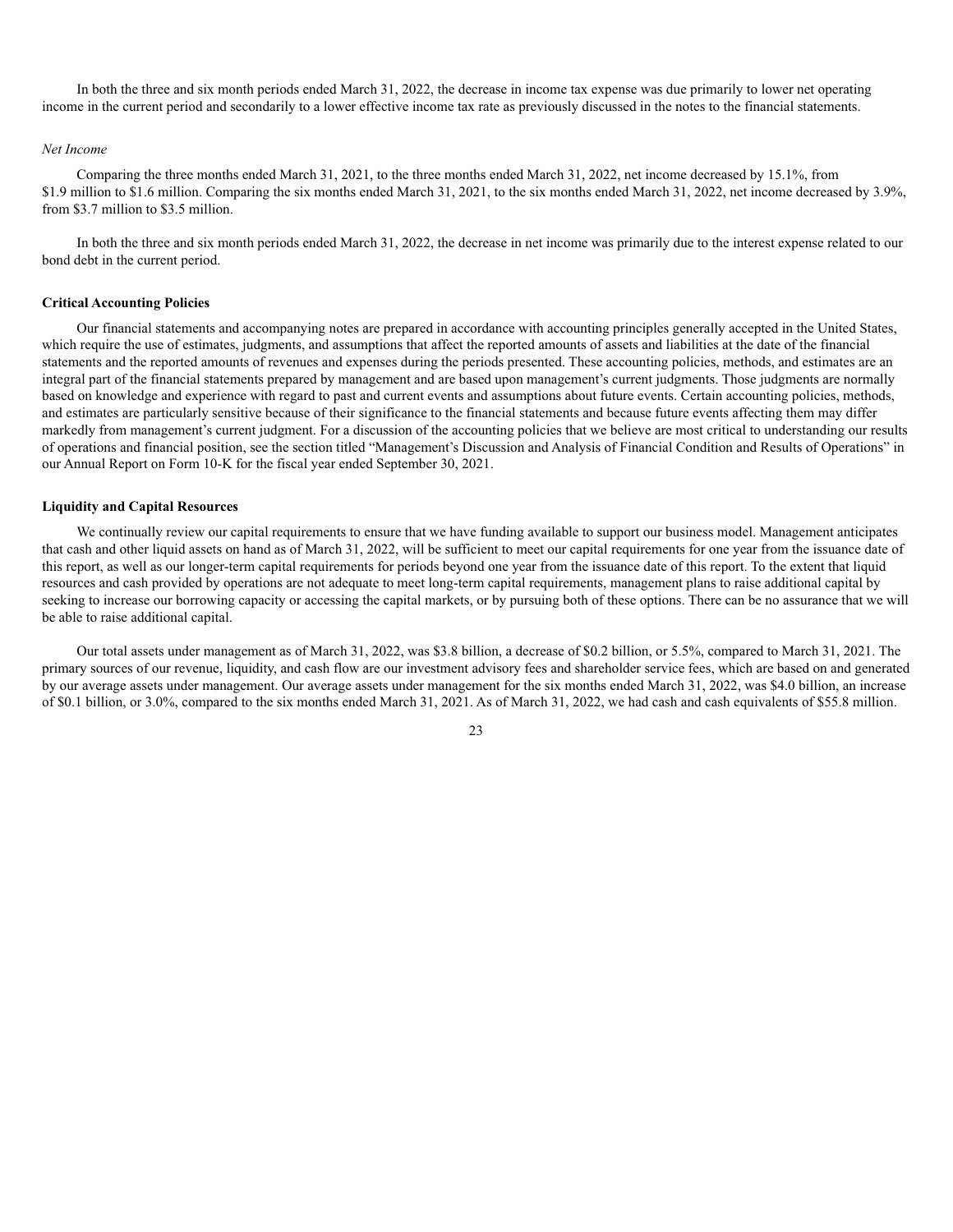The following table summarizes key financial data relating to our liquidity and use of cash:

|                                                     |                | For the Six Months<br>Ended March 31, |  |
|-----------------------------------------------------|----------------|---------------------------------------|--|
|                                                     | 2022           | 2021                                  |  |
|                                                     | (In thousands) |                                       |  |
| Net cash provided by operating activities           | \$3,543        | \$3,623                               |  |
| Net cash used in investing activities               | (100)          | (133)                                 |  |
| Net cash provided by (used in) financing activities | 36,556         | (1,969)                               |  |
| Net increase in cash and cash equivalents           | \$39,999       | \$1,521                               |  |

The decrease in cash provided by operating activities of \$0.08 million was primarily due to decreased operating income.

The decrease in cash used in investing activities of \$0.03 million was due to decreased purchases of property and equipment in the current period.

The increase in cash provided by financing activities of \$38.5 million was due to the issuance of the 2026 Notes on October 20, 2021.

#### **Item 4. Controls and Procedures**

#### **Evaluation of Disclosure Controls and Procedures**

Management performed an evaluation of the effectiveness of the design and operation of the Company's disclosure controls and procedures, as such term is defined in Rules 13a-15(e) and 15d-15(e) under the Securities Exchange Act of 1934, as amended (the "Exchange Act"), as of the end of the period covered by this report. Based on such evaluation, management, including the Company's principal executive officer and principal financial officer, concluded that the Company's disclosure controls and procedures are effective as of the end of the period covered by this report.

# **Changes in Internal Control over Financial Reporting**

There have been no changes in the Company's internal control over financial reporting as defined in Rules 13a-15(f) of the Exchange Act that occurred during the fiscal quarter ended March 31, 2022, and that have materially affected, or are reasonably likely to materially affect, our internal control over financial reporting.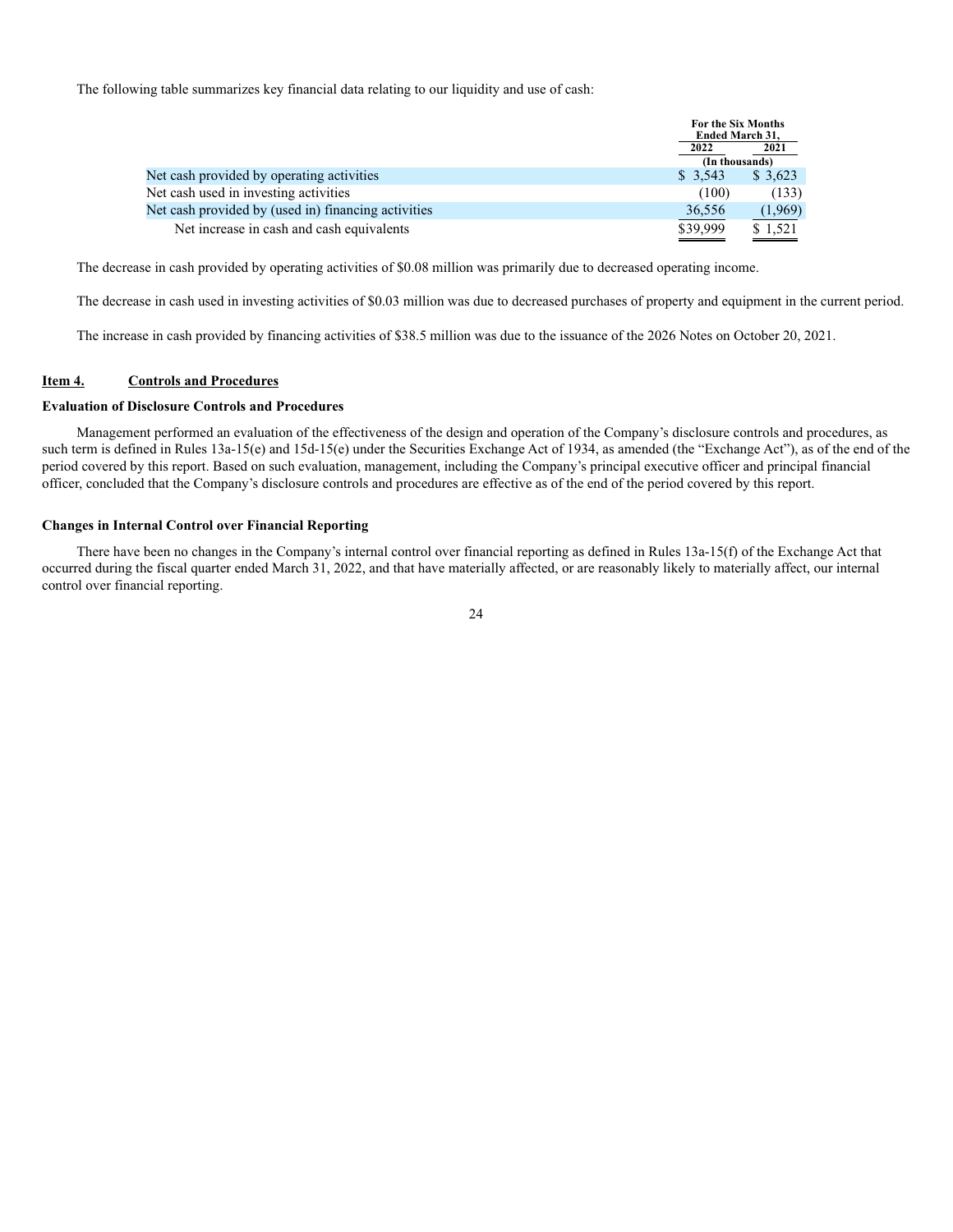#### **PART II: OTHER INFORMATION**

# **Item 1A. Risk Factors**

There have been no material changes from the risk factors disclosed in the Company's Annual Report on Form 10-K for the year ended September 30, 2021, except for the addition of the risk factor set forth below.

#### *Global or regional catastrophic events may adversely impact our business and financial performance.*

Our business could be adversely affected by terrorist acts, widespread outbreaks of infectious diseases (such as the COVID-19 pandemic), changes in trade policies, military conflicts, and disruptions in the financial markets. The occurrence of such events can adversely affect the global economy or specific markets, which could have an adverse impact on our business, financial condition, or results of operations.

# **Item 6. Exhibits**

Set forth below is a list of all exhibits to this Quarterly Report on Form 10-Q.

- 31.1 Rule 13a-14a Certification of the Principal Executive Officer.
- 31.2 Rule 13a-14a Certification of the Principal Financial Officer.
- 32.1 Written Statement of the Principal Executive Officer, Pursuant to 18 U.S.C. § 1350.
- 32.2 Written Statement of the Principal Financial Officer, Pursuant to 18 U.S.C. § 1350.
- 101 Financial statements from the Quarterly Report on Form 10-Q of Hennessy Advisors, Inc. for the quarter ended March 31, 2022, filed on May 11, 2022, formatted in XBRL: (i) the Condensed Balance Sheets; (ii) the Condensed Statements of Income; (iii) the Condensed Statements of Changes in Stockholders' Equity; (iv) the Condensed Statements of Cash Flows; and (v) the Notes to Unaudited Condensed Financial Statements.
- 104 The cover page for the Company's Quarterly Report on Form 10-Q has been formatted in Inline XBRL and contained in Exhibit 101.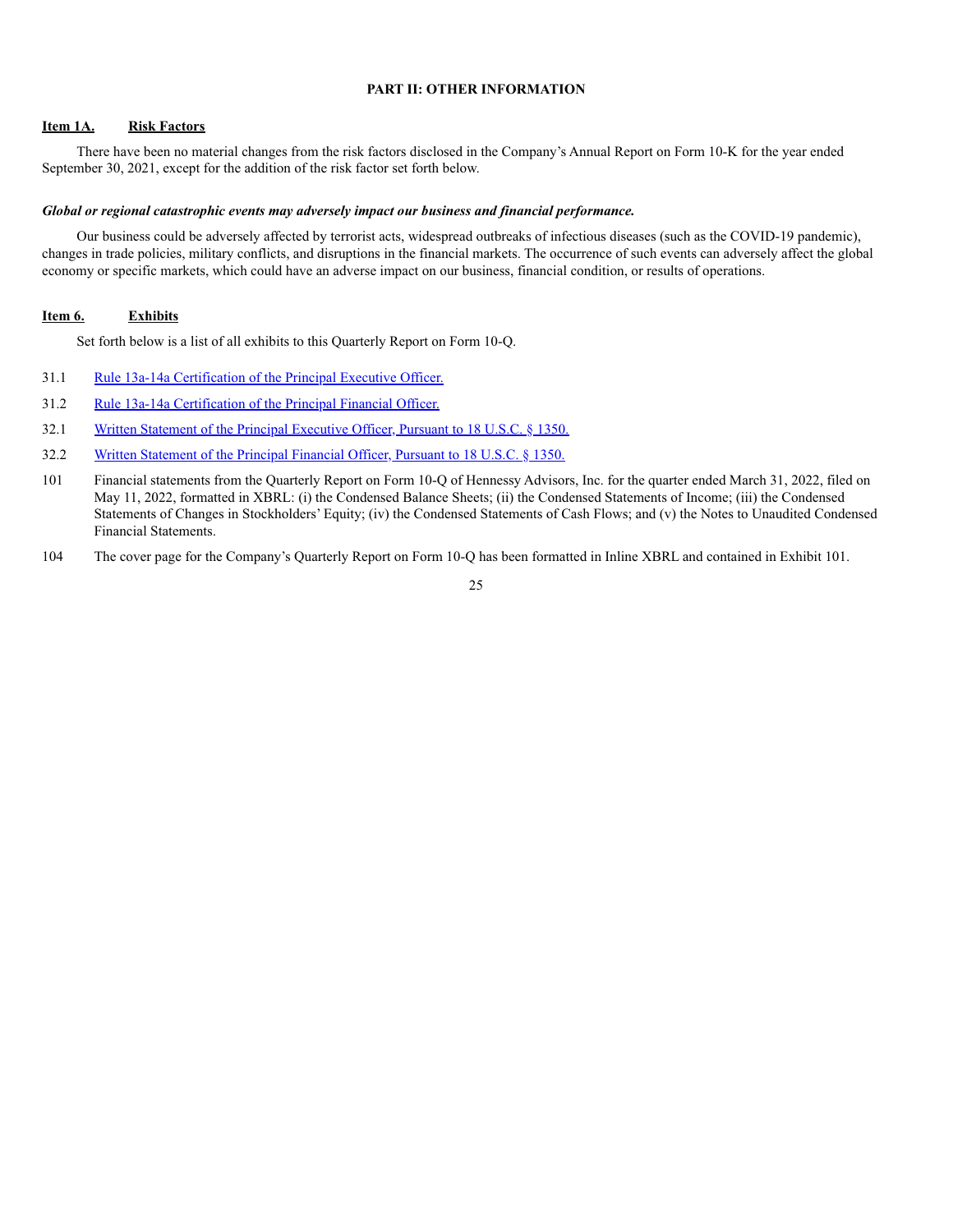# **SIGNATURES**

Pursuant to the requirements of the Securities Exchange Act of 1934, the Registrant has duly caused this report to be signed on its behalf by the undersigned, thereunto duly authorized:

HENNESSY ADVISORS, INC.

Date: May 11, 2022 By: /s/ Teresa M. Nilsen

 Teresa M. Nilsen President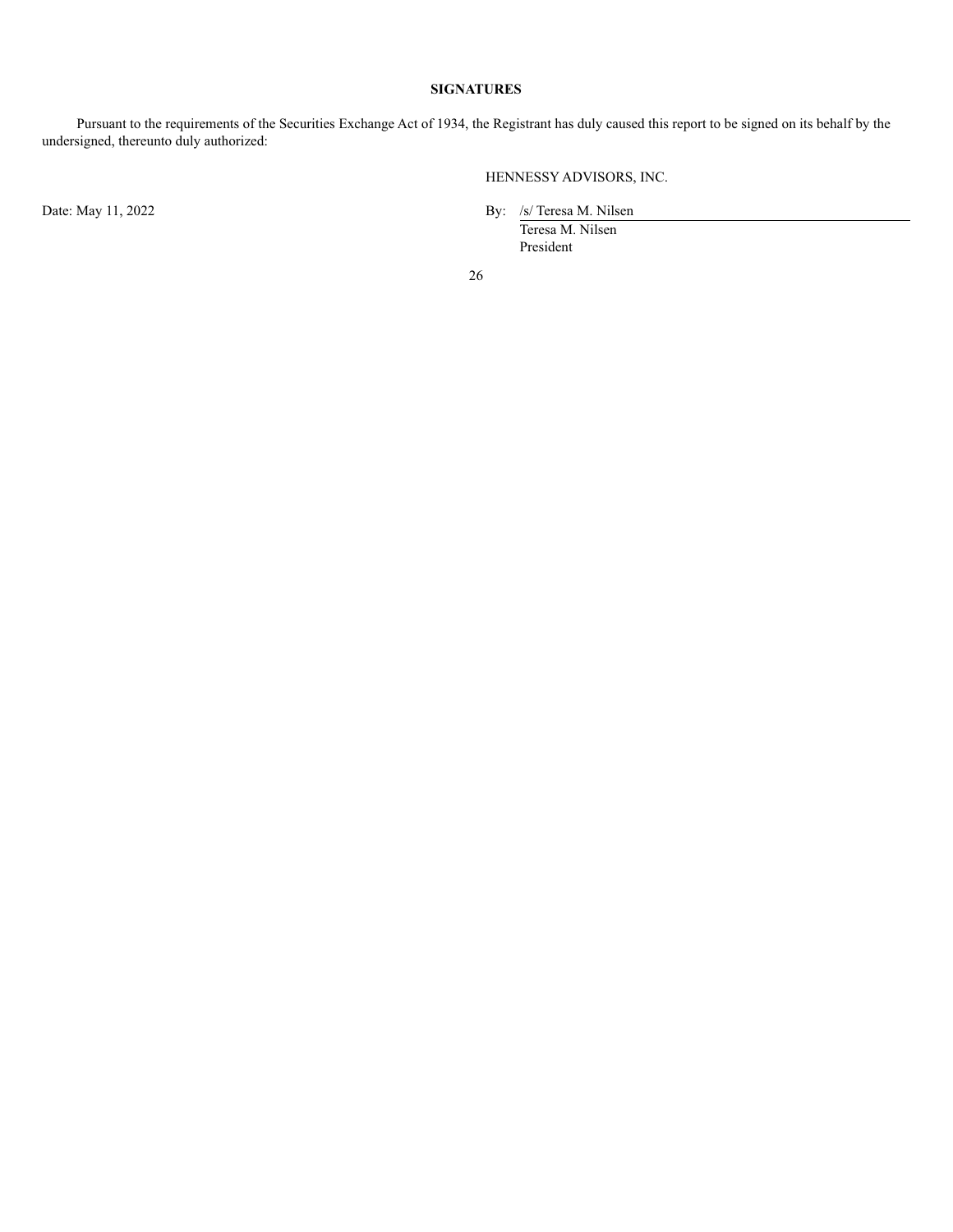# **Rule 13a – 14a Certification of the Principal Executive Officer**

I, Teresa M. Nilsen, certify that:

- 1. I have reviewed this Quarterly Report on Form 10-Q of Hennessy Advisors, Inc.;
- 2. Based on my knowledge, this report does not contain any untrue statement of a material fact or omit to state a material fact necessary to make the statements made, in light of the circumstances under which such statements were made, not misleading with respect to the period covered by this report;
- 3. Based on my knowledge, the financial statements, and other financial information included in this report, fairly present in all material respects the financial condition, results of operations and cash flows of the registrant as of, and for, the periods presented in this report;
- 4. The registrant's other certifying officer(s) and I are responsible for establishing and maintaining disclosure controls and procedures (as defined in Exchange Act Rules 13a-15(e) and 15d-15(e)) and internal control over financial reporting (as defined in Exchange Act Rules 13a-15(f) and 15d-15(f)) for the registrant and have:
	- a) Designed such disclosure controls and procedures, or caused such disclosure controls and procedures to be designed under our supervision, to ensure that material information relating to the registrant, including its consolidated subsidiaries, is made known to us by others within those entities, particularly during the period in which this report is being prepared;
	- b) Designed such internal control over financial reporting, or caused such internal control over financial reporting to be designed under our supervision, to provide reasonable assurance regarding the reliability of financial reporting and the preparation of financial statements for external purposes in accordance with generally accepted accounting principles;
	- c) Evaluated the effectiveness of the registrant's disclosure controls and procedures and presented in this report our conclusions about the effectiveness of the disclosure controls and procedures, as of the end of the period covered by this report based on such evaluation; and
	- d) Disclosed in this report any change in the registrant's internal control over financial reporting that occurred during the registrant's most recent fiscal quarter (the registrant's fourth fiscal quarter in the case of an annual report) that has materially affected, or is reasonably likely to materially affect, the registrant's internal control over financial reporting; and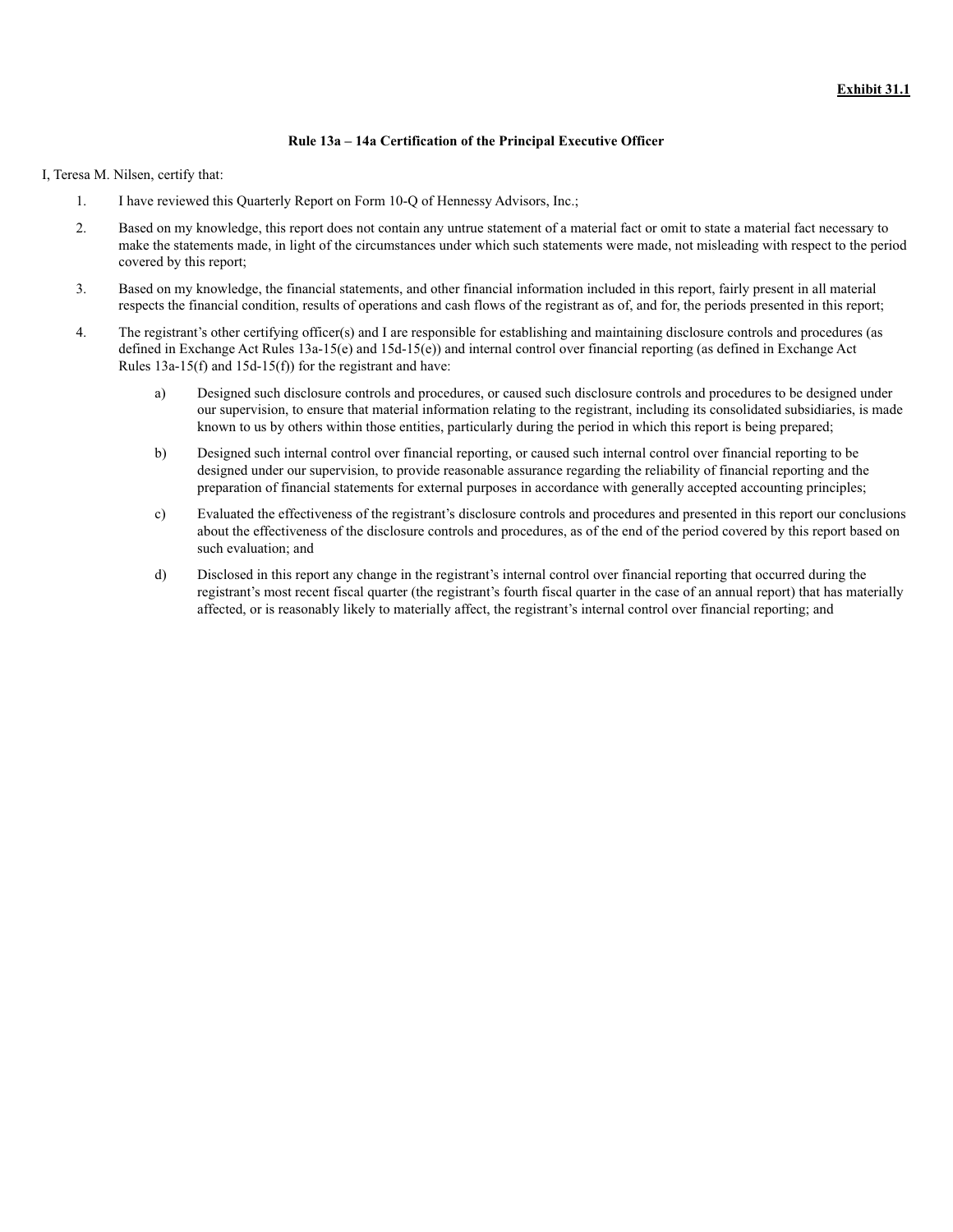- 5. The registrant's other certifying officer(s) and I have disclosed, based on our most recent evaluation of internal control over financial reporting, to the registrant's auditors and the audit committee of the registrant's board of directors (or persons performing the equivalent functions):
	- a) All significant deficiencies and material weaknesses in the design or operation of internal control over financial reporting which are reasonably likely to adversely affect the registrant's ability to record, process, summarize and report financial information; and
	- b) Any fraud, whether or not material, that involves management or other employees who have a significant role in the registrant's internal control over financial reporting.

/s/ Teresa M. Nilsen

Teresa M. Nilsen, President Hennessy Advisors, Inc.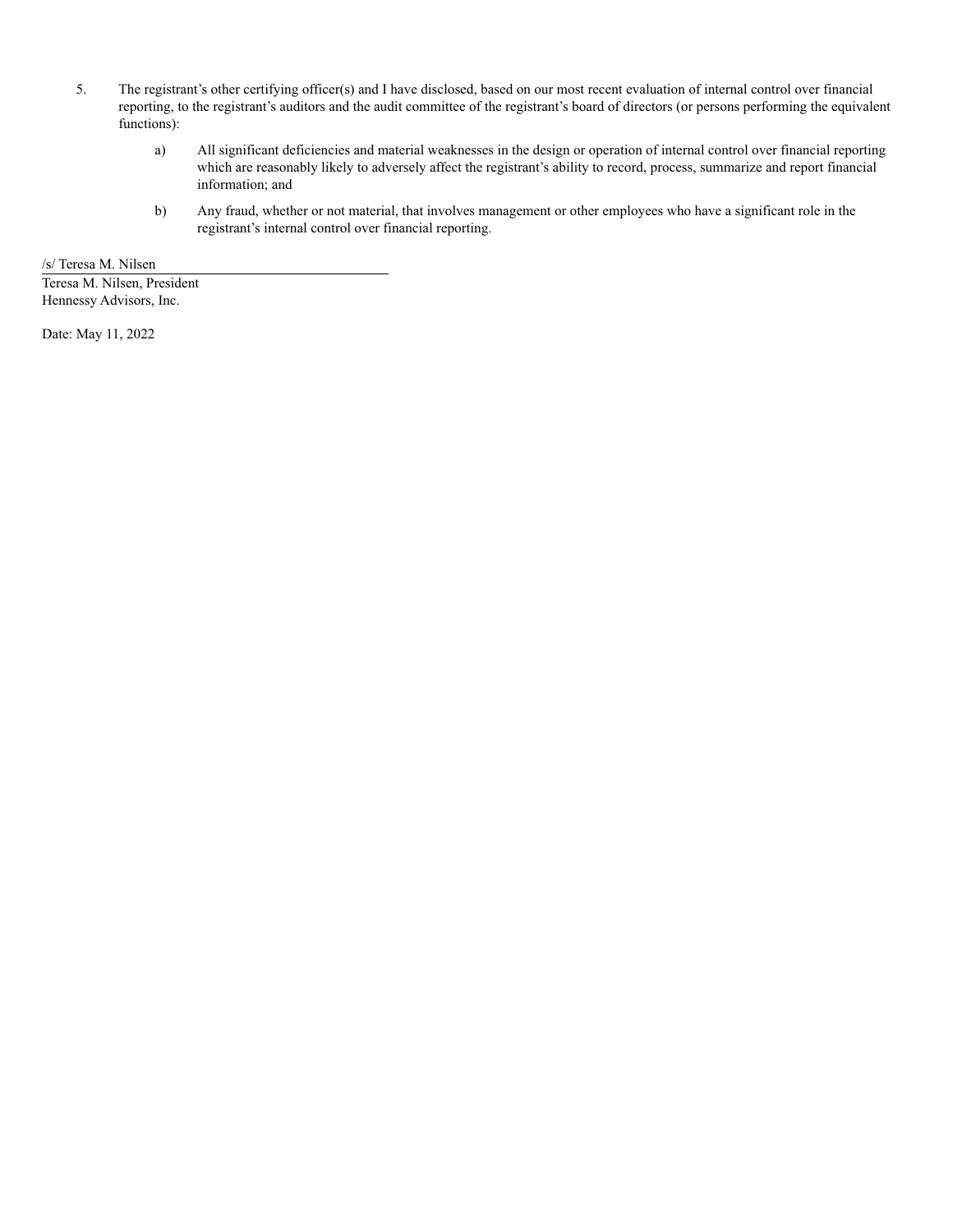# **Rule 13a – 14a Certification of the Principal Financial Officer**

I, Kathryn R. Fahy, certify that:

- 1. I have reviewed this Quarterly Report on Form 10-Q of Hennessy Advisors, Inc.;
- 2. Based on my knowledge, this report does not contain any untrue statement of a material fact or omit to state a material fact necessary to make the statements made, in light of the circumstances under which such statements were made, not misleading with respect to the period covered by this report;
- 3. Based on my knowledge, the financial statements, and other financial information included in this report, fairly present in all material respects the financial condition, results of operations and cash flows of the registrant as of, and for, the periods presented in this report;
- 4. The registrant's other certifying officer(s) and I are responsible for establishing and maintaining disclosure controls and procedures (as defined in Exchange Act Rules 13a-15(e) and 15d-15(e)) and internal control over financial reporting (as defined in Exchange Act Rules 13a-15(f) and 15d-15(f)) for the registrant and have:
	- a) Designed such disclosure controls and procedures, or caused such disclosure controls and procedures to be designed under our supervision, to ensure that material information relating to the registrant, including its consolidated subsidiaries, is made known to us by others within those entities, particularly during the period in which this report is being prepared;
	- b) Designed such internal control over financial reporting, or caused such internal control over financial reporting to be designed under our supervision, to provide reasonable assurance regarding the reliability of financial reporting and the preparation of financial statements for external purposes in accordance with generally accepted accounting principles;
	- c) Evaluated the effectiveness of the registrant's disclosure controls and procedures and presented in this report our conclusions about the effectiveness of the disclosure controls and procedures, as of the end of the period covered by this report based on such evaluation; and
	- d) Disclosed in this report any change in the registrant's internal control over financial reporting that occurred during the registrant's most recent fiscal quarter (the registrant's fourth fiscal quarter in the case of an annual report) that has materially affected, or is reasonably likely to materially affect, the registrant's internal control over financial reporting; and
- 5. The registrant's other certifying officer(s) and I have disclosed, based on our most recent evaluation of internal control over financial reporting, to the registrant's auditors and the audit committee of the registrant's board of directors (or persons performing the equivalent functions):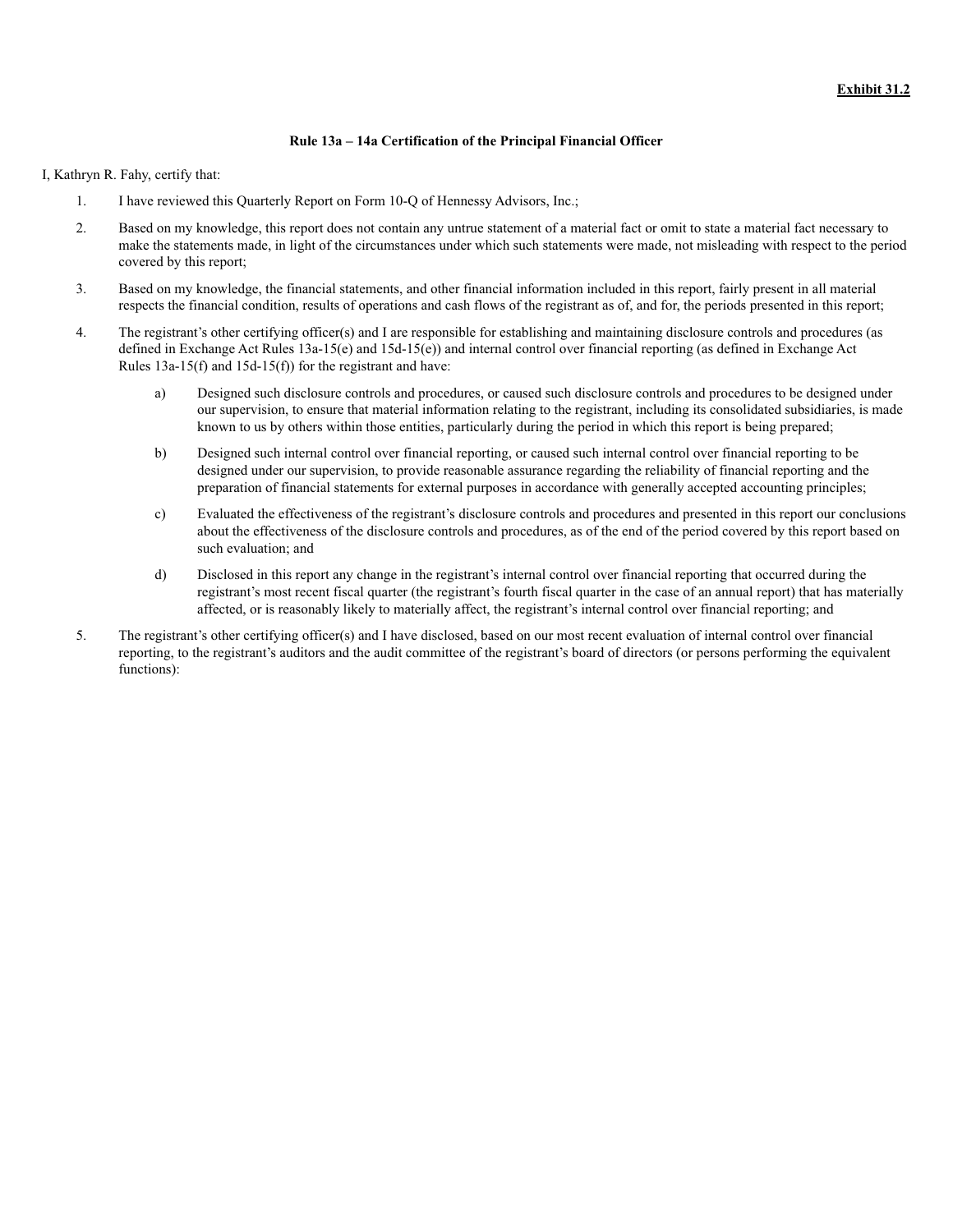- a) All significant deficiencies and material weaknesses in the design or operation of internal control over financial reporting which are reasonably likely to adversely affect the registrant's ability to record, process, summarize and report financial information; and
- b) Any fraud, whether or not material, that involves management or other employees who have a significant role in the registrant's internal control over financial reporting.

/s/ Kathryn R. Fahy

Kathryn R. Fahy, Chief Financial Officer Hennessy Advisors, Inc.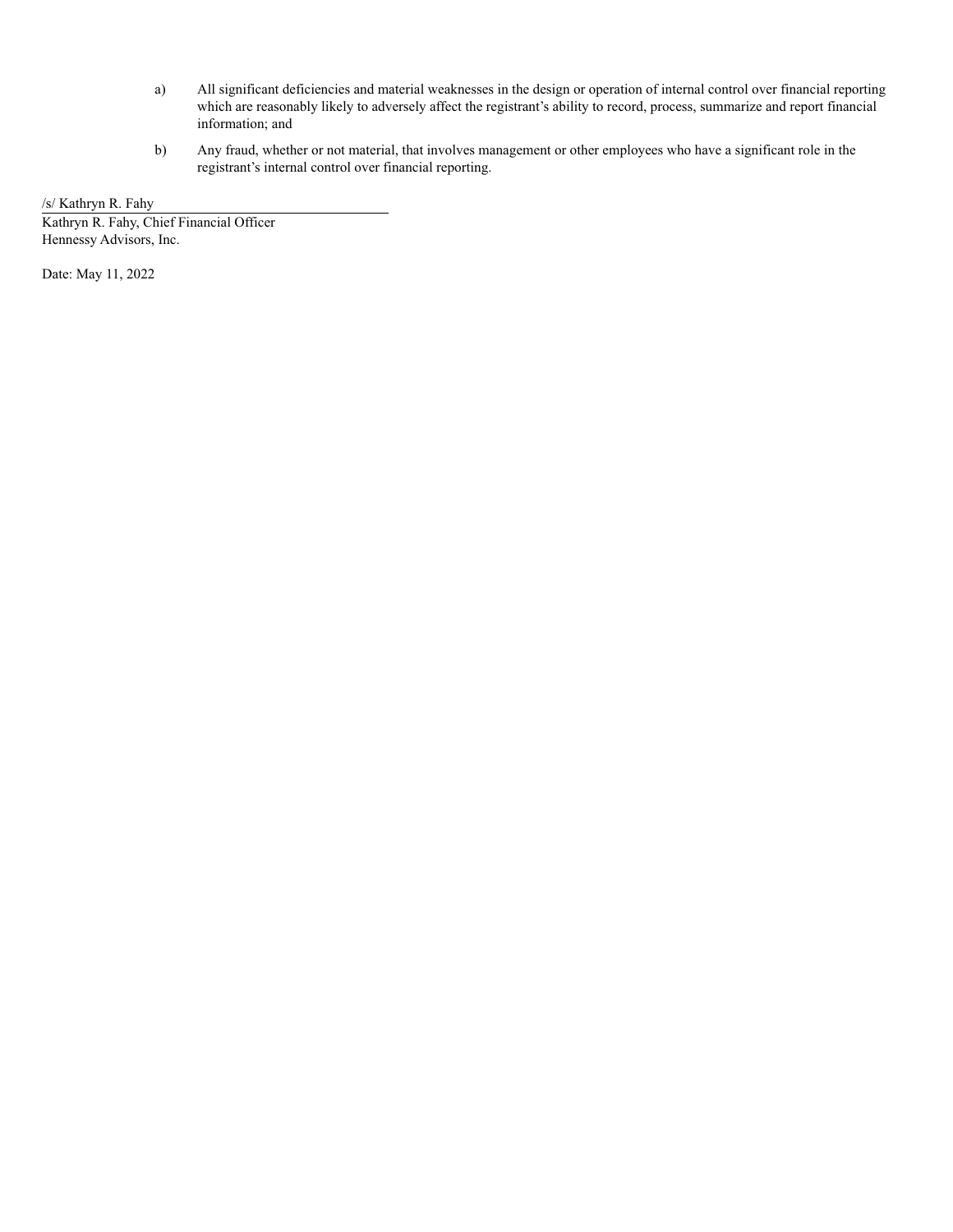#### **Written Statement of the Principal Executive Officer Pursuant to 18 U.S.C. § 1350**

Solely for the purposes of complying with 18 U.S.C. § 1350, I, the undersigned President of Hennessy Advisors, Inc. (the "Company"), hereby certify, based on my knowledge, that the Quarterly Report on Form 10-Q of the Company for the quarter ended March 31, 2022 (the "Report"), fully complies with the requirements of Section 13(a) or 15(d) of the Securities Exchange Act of 1934 and that information contained in the Report fairly presents, in all material respects, the financial condition and results of operations of the Company.

/s/ Teresa M. Nilsen

Teresa M. Nilsen, President Hennessy Advisors, Inc.